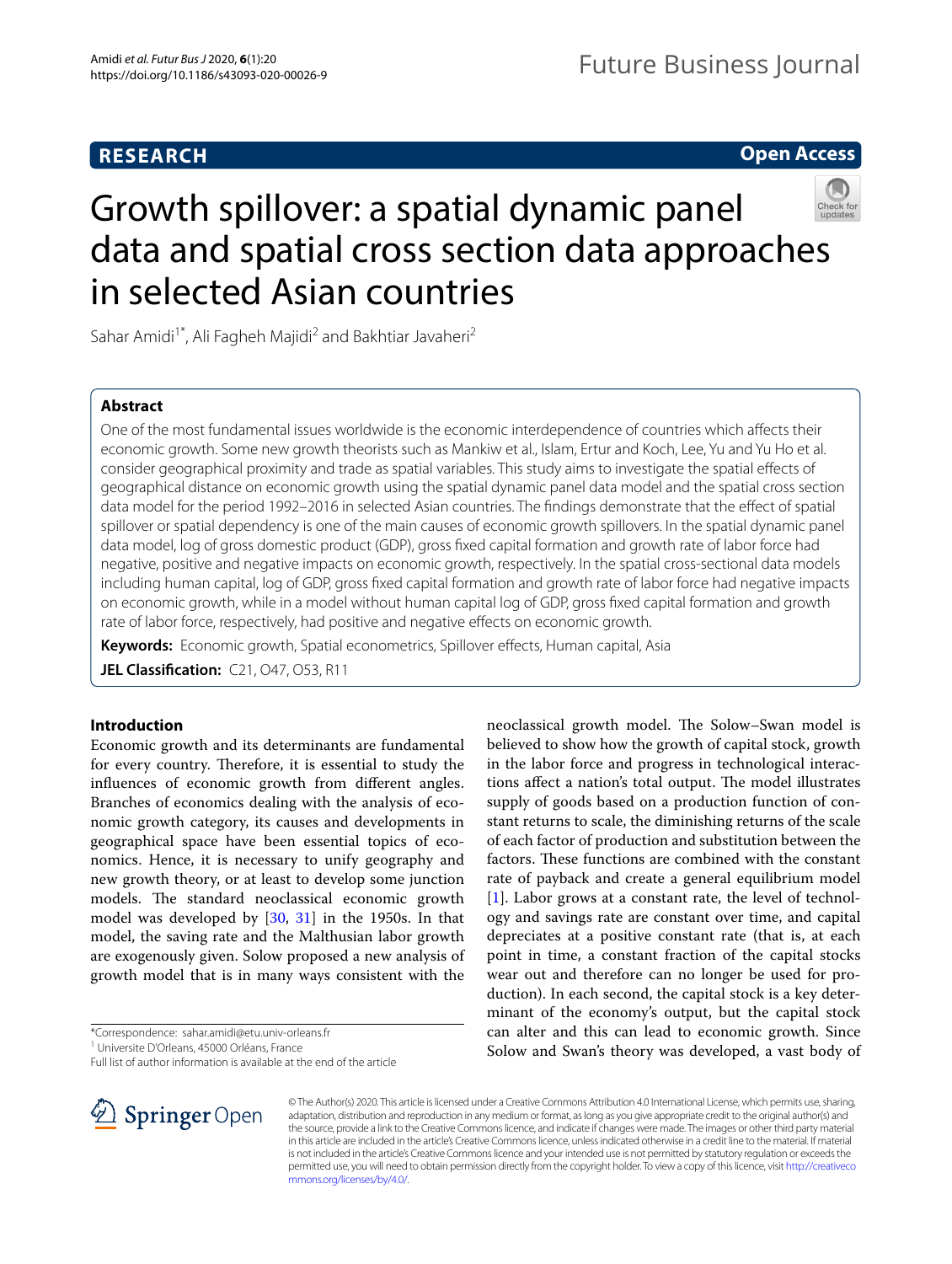literature has been written on growth theory and diferent generations of models have been considered (see, for example,  $[6]$  $[6]$ ). This paper firstly examines the neoclassical Solow–Swan hypothesis (does not include human capital) that considers geographical proximity and secondly investigates the spatial Solow model that includes human capital.

The main conclusion of the Solow model is that the accumulation of physical capital cannot explain the extraordinary growth in per capita production or the geographical diferences of per capita production. Suppose that the accumulation of productive capital is afected by the conventional channel, that is, capital has a direct contribution to production, which is equal to its fnal return value. In this case, according to the Solow model, the differences in per capita production are much greater than those that can be explained by the capital input. Diferent regions of the world are infuenced by knowledge and technology spillover, communication, production and trade mobility factors which are not taken into consideration by the neoclassical growth model of Solow and Swan. Furthermore, empirical research on the regional development process does not take into consideration an area independent of adjacent regions because according to the frst geographical law of Tobler [\[32\]](#page-13-2) any location depends on a location and the places that are closer have the greatest impact on each other than places farther away; indeed, countries are complex in nature involving economic, social and spatial characteristics. Hence, it is necessary to incorporate the spatial dependence into any of our econometric models; therefore, the relationship between countries in the context of spatial dependence should be considered. In the Solow spatial model, knowledge of capital is included and capital comprises of a broad concept of both the physical and human. The finding of the current study is particularly important for governments to better understand the role of determinants on economic growth.

This paper is organized as follows: the introduction is outlined in the "[Introduction"](#page-0-0) section, and "[Review](#page-1-0)  [of literature and empirical studies](#page-1-0)" section presents the spatial growth model, the spatial weight matrix and the proposed hypotheses tests. ["Methods](#page-2-0)" section includes the methodology and data. ["Analysis"](#page-4-0) section discusses the estimation results, and ["Results and discussion"](#page-11-0) and "[Conclusions](#page-12-2)" sections conclude with some policy implications.

## <span id="page-1-0"></span>**Review of literature and empirical studies**

Nowadays, rapid economic growth heavily promotes the development of a country or region. Society puts great focus on development of economic growth. Therefore, many researchers study economic growth through diferent econometrics models and approaches. In studies by Mankiew et al.  $[26]$  $[26]$  $[26]$ , the spatial effects of economic growth were estimated with cross-sectional data for 121 countries classifed into three groups of non-oil, middleincome and OECD countries for the period 1960–1985. They added human capital to their model to examine its efect on the model of Solow growth. Islam [\[21](#page-13-4)] used panel data approach in his study and advocated studying growth convergence. He added the Mankiew, Romer and Weil model convergence into a panel data model with individual (country) effects but did not estimate the effect of human capital on economic growth. Scarpello and Ritelli [[29](#page-13-5)] improved the neoclassical economic Solow– Swan model [[31\]](#page-13-1) replacing its Malthusian manpower law with the Verhulst (logistic) law. Camacho and Zou [[10](#page-12-3)] solved a Solow model on continuous time and space. They proved the existence of a solution to the problem and its convergence of a stationary solution. Brito [\[9](#page-12-4)] addressed unbounded growth in a spatially heterogeneous world. They presented a continuous time-continuous space case extension of the Solow [[30\]](#page-13-0) model where capital and labor mobility generate two spatial interacting forces. First, endogeneity generates a distributed balanced growth path which they assumed to be exogenous. Their approach, formalized by a nonlinear parabolic partial diferential equation allowed for an integrated treatment  $\beta$  of and  $\sigma$ -convergence studied in growth theory, and dispersion and agglomeration studied in the new geographical economics. Guerrini [[19\]](#page-13-6) analyzed the dynamics of the Solow–Swan growth models when the labor growth rate is inconstant but variable and bounded over time. Ertur and Koch [[16\]](#page-13-7) studied the theoretical growth model by considering technological interdependence and spillover efects using cross-sectional data approach. In Lee and Yu's study [[23\]](#page-13-8), the effect of physical capital, the growth rate of a labor force and human capital were not evaluated in determining economic growth. In the study of Yu Ho et al. [\[33](#page-13-9)], the spatial efects of geographical distance and trade were measured only through the convergence of dynamic panel data onto economic growth and the cross-sectional efects of the data were not evaluated. Neto and Claeyssen [[28\]](#page-13-10) considered labor mobility in the spatial Solow model of economic growth. Their finding illustrated that labor spreads from regions of higher density of labor to regions of lower density of labor. In addition, they found that workers move from regions with a lower density of capital to regions with a higher density of capital and the labor force grows following a logistic law. Benos et al. [[8\]](#page-12-5) obtained and analyzed data regarding seven European regions for the period 1990 and 2005. Spillovers, according to their results, are critical for European regional growth irrespective of the measure of proximity; thus, regions surrounded by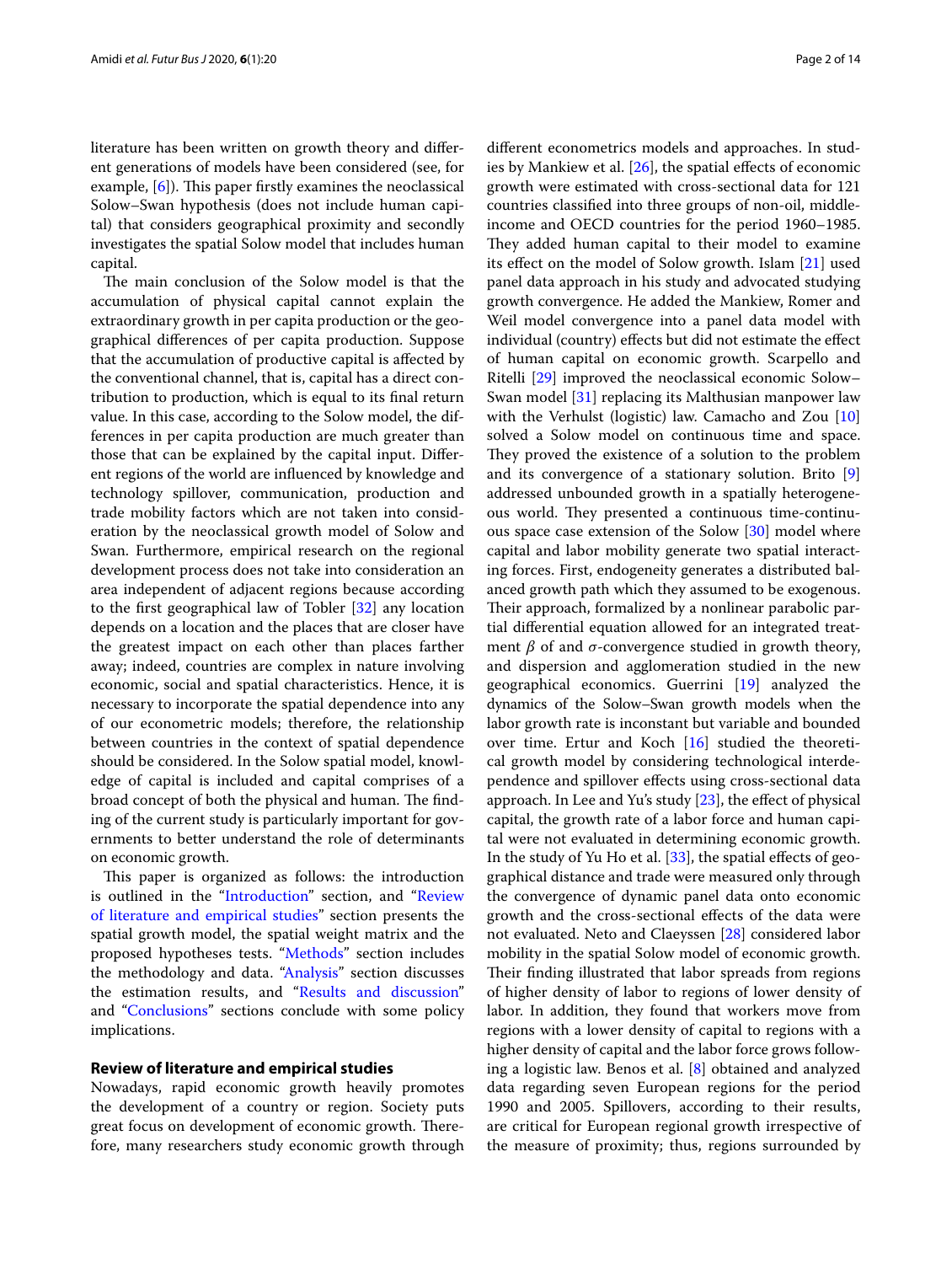dynamic entities are likely to grow faster than otherwise. Moreover, their results underline the need for coordinated EU policies aimed at higher physical and human capital accumulation taking into account regional synergies. Erdem et al. [\[15](#page-13-11)] developed an augmented version of the Solow growth model which included gender shares by using panel autoregressive distributed lag approach for 122 countries during 1990–2014. They found that income per capita increases with the share of women in employment. Ciftci et al. [[11\]](#page-12-6) studied the role of taxation on long-run income performance using the common correlated efects (CCE) for 30 OECD countries during the period 1995–2016. They discovered that only consumption tax has a statistically signifcant negative efect on long-run income. Moreover, their results indicated that taxation has heterogeneous efects on income as a result of the type and sign of the tax coefficients *b* heterogeneous for the country-specifc results. Amidi and Fagheh Majidi [\[1](#page-12-0)] investigated the geographical proximity, trade and economic growth with a spatial econometrics approach for EU countries over the period 1992–2016. They recognized that spatial relationships across countries and the spatial efects of trade are quite relevant. Furthermore, a country's economic growth is actually afected by the performance of its neighbors and trade partners. In comparison with existing studies, the innovatory aspects of this research are as outlined below:

- 1. The analyses of previous studies are extended to include the timeframe 1992–2016 in order to analyze the contribution of efective factors in economic growth.
- 2. Previous studies did not employ a combination of spatial dynamic panel data and spatial cross section data and solely investigated spatial cross section data for spatial spillover of economic growth.
- 3. In previous studies of growth models, human capital and gross fxed capital formation were not separated.
- 4. Previous studies did not use XSMLE models for estimating panel models (in the present research, fve types of spatial models are included in the package making it more complex than other packages. In other research, only four kinds of spatial models are used.

## <span id="page-2-0"></span>**Methods**

To investigate the impact on growth spillover in 19 countries in Asia, the factors afecting growth were frst determined. Using aggregate data of diferent geographical regions (countries) in the regression analysis, the existence of spatial autocorrelation in the error terms seems to be inevitable. In other words, the spatial heterogeneity between the studied countries is of great importance as well. The term spatial heterogeneity refers to deviation from the existing relationships between observations at the geographical level. For this reason, due to the existence of spatial heterogeneity and spatial autocorrelation in spatial studies, spatial econometrics should be used. To describe the spatial heterogeneity, a linear relationship for the spatial cross section data model was considered as follows:

<span id="page-2-1"></span>
$$
y_i = W_i \beta_i + \varepsilon_i \tag{1}
$$

To describe the spatial heterogeneity, a linear relationship for the spatial dynamic panel data model was considered as follows:

<span id="page-2-2"></span>
$$
y_{it} = W_i \beta_{it} + \varepsilon_{it} \tag{2}
$$

where *i* refers to the countries collected at  $i=1,...,n$ points in space, *t* is the period at  $t = 1,...,m$ ,  $W_i$  represents a matrix of explanatory variables (distance) with a related set of  $\beta_i$  and  $\beta_{it}$  parameters,  $y_i$  and  $y_{it}$  (economic growth) are the dependent variables at countries (or location) *i* and time *t*, and  $\varepsilon_i$  and  $\varepsilon_{it}$  indicate a stochastic disturbance (random error). Equations [\(1](#page-2-1)) and [\(2](#page-2-2)) represent the simple spatial cross section data model and the simple spatial dynamic panel data model, respectively [[24\]](#page-13-12).

Actually, causal relationships compared to single equation cross-sectional setting core on spatial econometrics in the long term. Panel data typically contain more variation and often less collinearity among the variables. Using the panel data results in greater availability of degrees of freedom and hence increases efficiency in the estimation. Also, panel data allow the specifcation of more complicated behavioral hypotheses including efects that cannot be addressed using pure cross-sectional data [[14\]](#page-13-13).

For distance matrix, the following four methods are used to represent spatial location: (1) determining location on screen coordinates, (2) vector of distances, (3) geographically weighted regression (GWR) method and (4) GeoDist. This study used GeoDist. GeoDist provides several geographical variables, bilateral distances measured using city-level data to account for the geographical distribution of the population of each nation. As spatial matrix has been used to demonstrate the spatial contiguity in this study, spatial contiguity needs to be refected as a matrix in the model. Thus, geographically weighted regression method was used to weigh each variable. In this method, in Eq. [\(3](#page-3-0)), economic growth is represented by *y* where  $N \times 1$  vector of dependent variable observations are collected at n points in space, *X* is  $N \times K$  matrix of explanatory variables and  $\varepsilon_i$   $N \times 1$  is vector of normal errors which has constant variance. Given  $W_{ij}$  represents *N*×*N* diagonal matrix containing distance-based weights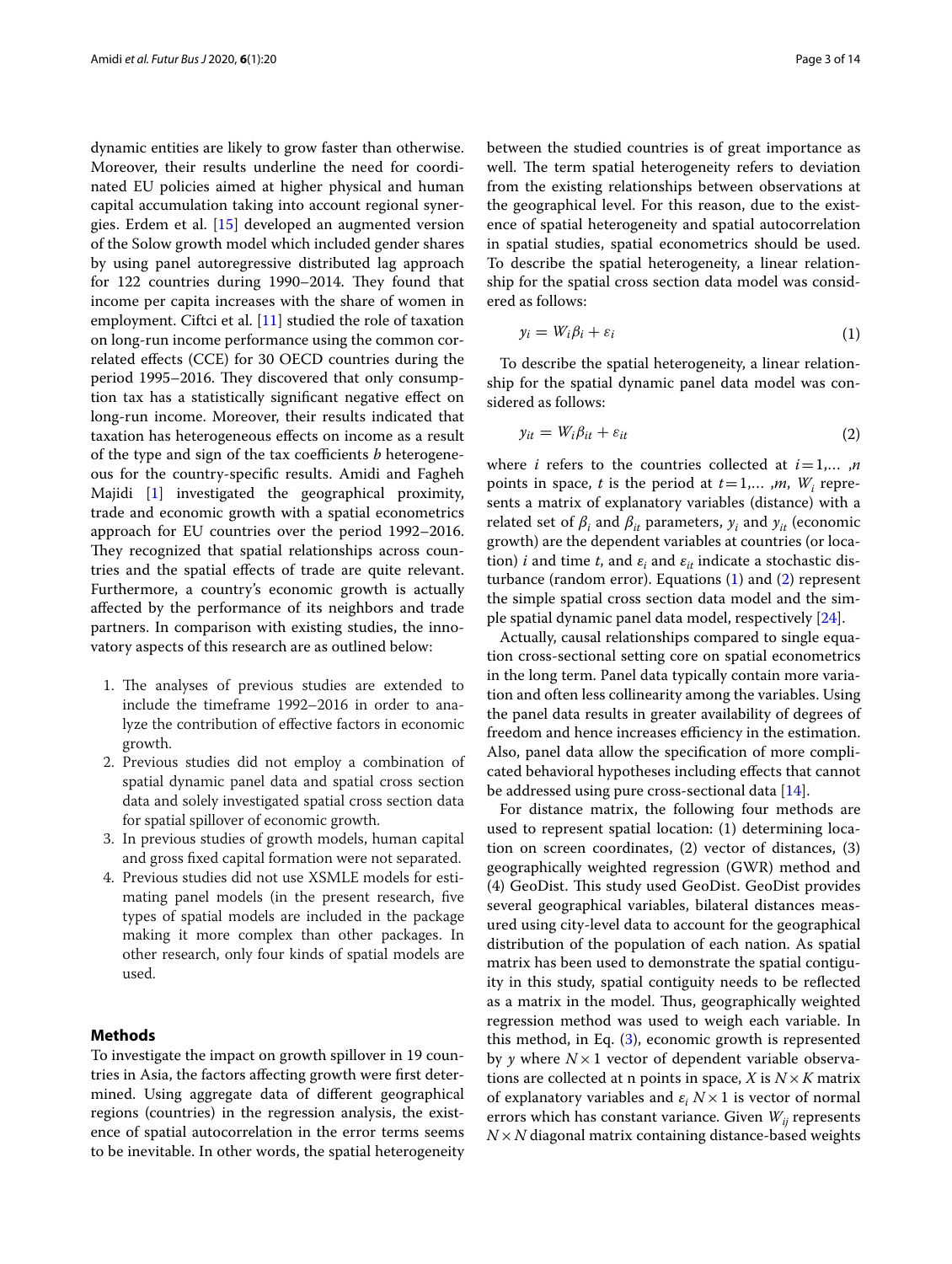refecting the distance between countries I and other countries, GWR model can be as follows:

$$
W_{ij}y = W_{ij}X\beta_i + \varepsilon_i \tag{3}
$$

where *i* in  $\beta_i$  is the indicator of  $i \times 1$  vector of *i* observation related parameter. The GWR model estimates *n* cases of such vectors of diferent countries each representing an observation for spatial cross section data model [[27\]](#page-13-14).

This technique describes the relative position in the space of a single regional observation unit compared to other units. The criteria of contiguity were determined using the information obtained from a distance between capitals of the countries. In most spatial economics studies, zero and one matrix is used for studying spatial efect. In this matrix,  $N \times N$  (*N* number of the country), if countries are in proximity to each other number one was used and for other cases zero was used. Then, a standard matrix was created where sum of each horizontal row should equal one. However, this matrix has flaws because of giving similar weight to all countries. Spatial weight matrix was used to solve this problem. In this matrix, each diagonal element equal  $\frac{1}{d_{ij}}$ .  $d_{ij}$  is the distance between the capital of two countries. With this matrix, the proximity variable was used for studying spatial effect on growth.

Three different types of interaction effects on a spatial econometric model particularly in a standard linear regression model could be demonstrated: endogenous interaction efects among the dependent variables (*Y*), exogenous interaction effects among the independent variables  $(X)$  and interaction effects among the error terms (*e*) [\[14](#page-13-13)]. In the present research, fve models were used for the spatial panel data model (SAR, SEM, SAC, SDM and GSPRE) and four models were used for the spatial cross section data model (SAR, SEM, SAC and SDM). SAR is the spatial lag model, also known as the spatial autoregressive model, and SEM is the spatial error model. Both of these models have one type of interaction efects. However, SAR contains endogenous interaction efects and SEM contains interaction efects among the error terms. In the study by Anselin and Bera [[2\]](#page-12-7), the testing procedure for a spatial lag or a spatial error model was based on robust Lagrange multiplier tests. SAC is the spatial autoregressive model with autoregressive disturbances models that include both endogenous interaction effects and interaction effects among the error terms [\[22](#page-13-15), [25\]](#page-13-16). When the spatial weights matrix is used to specify the spatial lag and the spatial error structure it is the same as the spatial Durbin model (SDM). GSPRE is the generalized spatial panel random efect model which includes the spatial models referred to as the SDM model in panel mode. In fact, this model has no limitations and all variables are independent except for weight disturbance [\[14](#page-13-13), [24](#page-13-12)].

<span id="page-3-0"></span>The general form of the spatial panel model is as follows [[7\]](#page-12-8)

$$
y_{it} = \alpha + \tau y_{it-1} + \rho \sum_{j=1}^{n} w_{ij} y_{it} + \sum_{k=1}^{K} x_{itk} \beta_k + \sum_{k=1}^{K} \sum_{j=1}^{n} w_{ij} x_{jtk} \theta_k + \mu_i + \gamma_t + \nu_{it}
$$
\n(4)

<span id="page-3-1"></span>
$$
\begin{aligned} v_{it} &= \lambda \sum_{j=1}^{n} m_{ij} v_{it} + \varepsilon_{it} \\ i &= 1, \dots, n \\ t &= 1, \dots, T \end{aligned} \tag{5}
$$

where  $\theta$  represents a  $K \times 1$  vector of fixed but unknown parameters to be estimated,  $\lambda$  is the spatial autocorrelation coefficient,  $\rho$  is the spatial autoregressive coefficient,  $W_{ii}$  is a nonnegative  $N \times N$  matrix describing the non-stochastic spatial weights matrices confgurations or arrangement of the units in the sample which are the spatial parameters of the model,  $t=1,2,...,T$ ,  $y_{it}=(y_{it})$  $y_{2t}$ ... , $y_{it}$ )',  $X_{itk}$  is an  $i \times k$  matrix of non-stochastic regressors,  $X_{itk}$  is an  $j \times k$  matrix of non-stochastic regressors,  $v_{it} = (v_{it}, v_{2t}, \dots, v_{it})'$  are  $i \times 1$  column vectors,  $v_{it}$ 's are i.i.d. across *I* and *t* with zero mean and variance  $\sigma_0^2$ ,  $\alpha$  is an  $i \times 1$  column vector of individual fixed effects,  $\tau$  is a scalar indicating a time effect,  $\beta_k$  is the indicator of  $k \times 1$  vector of k observation related parameter,  $\varepsilon_{it}$  is  $N \times 1$  vector of normal errors  $\mu_i$  and  $\gamma_t$  illustrate the spatial fixed effects and time-period fixed effects, respectively.  $\varepsilon_{it}$ ,  $\mu_i$ and  $\gamma_t$  are random variables which are independent of each other [\[4](#page-12-9), [14](#page-13-13), [34\]](#page-13-17).  $\theta$ ,  $\lambda$ ,  $\rho$  are the spatial parameters. Given  $\theta = 0$ , the model is SAC;  $\lambda = 0$  is SDM;  $\lambda = 0$  and *θ*=0 are SAR;  $ρ$ =0 and *θ*=0 are SEM and  $λ$ =0, *θ*=0 and  $\mu_i = \emptyset \sum_{j=1}^n w_{ij} \mu_i + \eta_i$  represent GSPRE. In fact, all of the models consider a weight matrix but the considered weight matrix of each model is diferent.

After one by one estimation of five stipulation of Eq. [\(5](#page-3-1)), the "Hausman test" can be used to select "Random" versus "Fixed Efects" [[4,](#page-12-9) [20\]](#page-13-18). It is noteworthy that the Hausman test can be applied to SAR, SDM and SEM models but cannot be applied to SAC and GSPRE models because the former is only assumed to be fxed and the latter is just random  $[13]$ . Generally, the LR test could be used to select a more appropriate functional form out of the fve models: SDM, SAR, SEM, SAC and GSPRE. In order to compare the models using the LR test, one model was considered unrestricted and other ones considered restricted. Taking into account the number of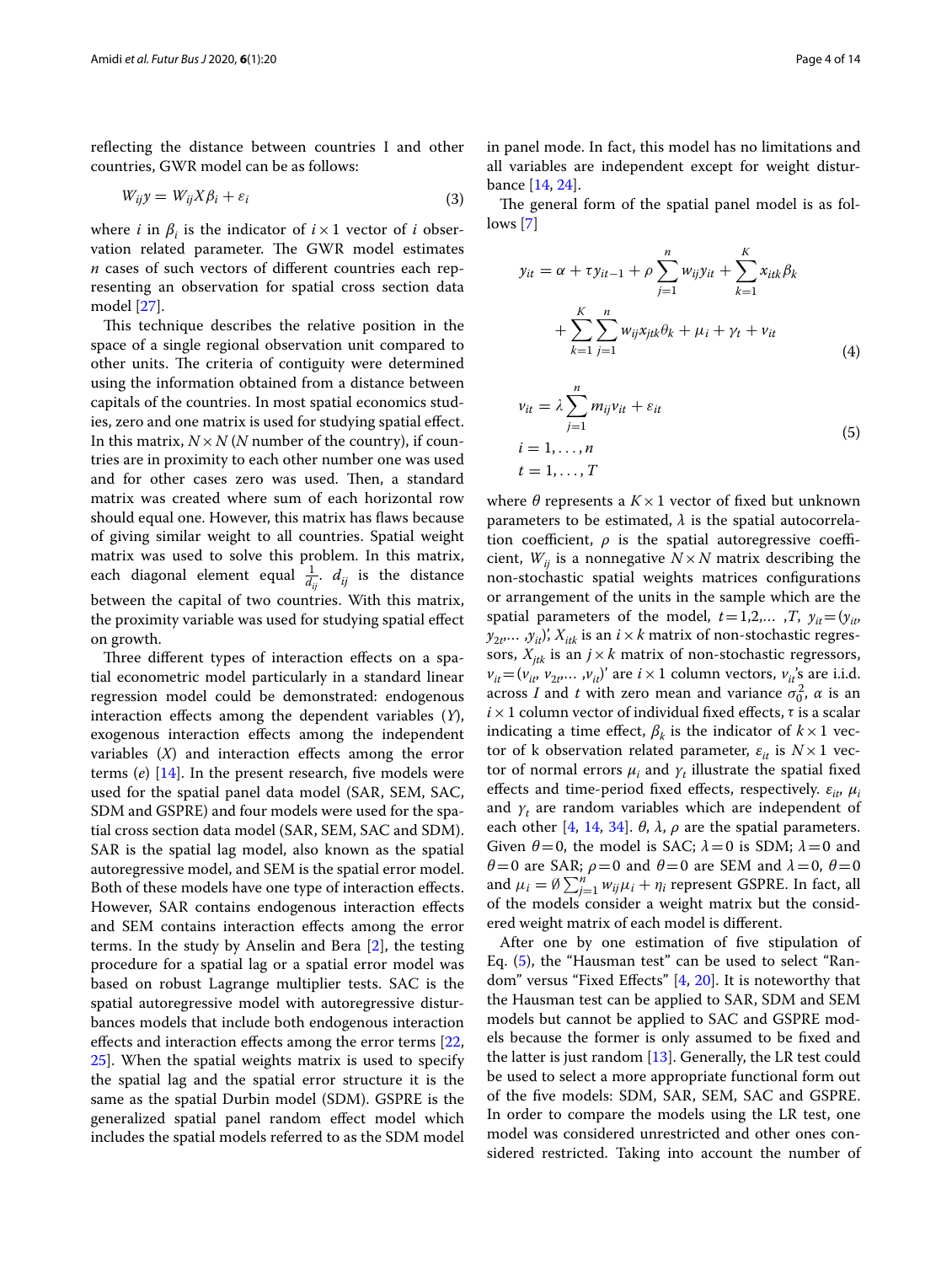constraints, the following fve ways for comparing the models were possible: (1) SDM unrestricted model versus SAR restricted model which distinguished the constraint of the weight matrix of variables; (2) SAC unrestricted model versus SEM restricted model which showed the constraint of the spatial correlation coefficient  $(\rho)$ ; (3) SAC unrestricted model versus the SAR restricted model which illustrated the constraint of the spatial correlation coefficient between error terms  $(\lambda)$ ; and  $(5)$  GSPRE unrestricted model versus the SEM restricted model. Here, the constraint is the spatial correlation coefficient between distance variables (*θ*). LR test is shown as follows:

$$
LR = -2(LnL_R - LnL_{UR})_{(x^2,k)} \approx x_{(M)}^2 \tag{6}
$$

In the LR test, the hypothesis  $H_0$  means accepting the restricted model and the hypothesis  $H_1$  means accepting the unrestricted model. Thus, if the amount of LR statistic is more than the Chi-square table (with *M* degree of freedom being the number of constraints),  $H_0$  will be rejected, rejecting  $H_0$  does not mean that a spatial econometrics model is necessary but that it should be considered [[18\]](#page-13-20). Finally, among the fve functional forms, the form chosen is that which is superior in two criteria: the number of significant coefficients and higher  $R^2$ .

In a spatial econometric model, the efect of an explanatory variable change in a specifc unit will afect not only that unit but also its neighbors. Hence, the coefficient  $β$  is just a component of the total (marginal) effects to which the effect of the spatially lagged explanatory variable should be added. More precisely, for each regressor,  $N \times N$  matrix of coefficients existed, indicating how a change in that regressor infuences all the units in the sample. This implies that if  $K$  is the number of controls in the model, *K* matrices of dimension  $N \times N$  of indirect effects and *K* vectors of dimension  $N \times 1$  of direct effects will occur. The latter is the diagonal elements of the  $N \times N$ matrix of total efects and indicate how the dependent variable changes into unit *i* given the changes in the *k*th regressor in unit *i*. Indirect effects are the off-diagonal elements of the matrix of total efects and indicate how changes in the explanatory variable in unit *i* afects the dependent variable in unit *j* through a feedback process (see [\[12\]](#page-13-21)). Furthermore, it should be noted that the estimated direct and indirect efects might go in opposite directions, thus looking only at one of them might not be sufficient  $[3]$  $[3]$ .

The spatial model of this research is based on theoretical literature of research and previous studies derived from the model of Mankiw et al. [[26](#page-13-3)] which is in the form of relation [\(7](#page-4-1))

<span id="page-4-2"></span>**Table 1 Descriptive statistics of variables during 1992– 2016**

| 19 country |      |       |      |                                                          |
|------------|------|-------|------|----------------------------------------------------------|
| $-4.58$    | 033  | 21.77 | 806  | $-0.22$                                                  |
| 10.8       | 1.76 | 29.08 |      | 0.16                                                     |
| 2.09       | 0.93 | 25.04 | 1039 | 0.02                                                     |
| 178        | 0.27 | 156   | 0.89 | 0.04                                                     |
|            |      |       |      | $N+g+\delta$ Human capital LNC LNGDP(t-1) DLNGDP<br>1192 |

$$
\Delta \ln Y_{it} = -(1 - e^{-a}) \ln Y_{i0} - \frac{a(1 - e^{-ct})}{1 - a} \ln(N_i + g + \delta)
$$

$$
+ \frac{a(1 - e^{-ct})}{1 - a} \ln(S_i) + (1 - e^{-ct}) \ln A_{i0} + gt
$$

$$
\tag{7}
$$

<span id="page-4-1"></span>It considers the Cobb–Douglas product function  $Y_t = K_t^{\alpha} H_t^{\varphi} (A_t L_t)^{1-\alpha-\varphi}$  in the model with human capital and its  $Y_t = K_t^{\alpha} (A_t L_t)^{1-\alpha}$  in the model without human capital, where  $0 < \alpha < 1<sup>2</sup>$ . The labor augment technological progress *A* grows at rate *g* exogenously, i.e.,  $A_t = A_0 \exp(gt)$ , and the labor *L* grows at rate *n* exogenously, i.e.,  $L_t = L_0$  $exp(nt)$ . The explanatory variables include exogenous technical progress rate (*g*), labor growth rate (*N*), savings rate (*S*) and capital depreciation rate (*δ*). An exogenous technical progress rate was assumed, and the capital depreciation rate was assumed to be constant across countries, i.e.,  $g+\delta$ =0.05, as in Mankiw et al. [[26](#page-13-3)], Islam [\[21\]](#page-13-4), Ertur and Koch  $[16]$  and Yu Ho et al.  $[33]$  $[33]$  $[33]$ .

## <span id="page-4-0"></span>**Analysis**

### **Data**

In our model, the spatial dynamic panel data model and the spatial cross-sectional data were used for 19 countries. These countries were chosen because they had complete data. Because of missing data for estimating spatial models, most countries had to be omitted from this research. In addition, countries with incomplete datasets (i.e., 2 or 3 data missing) had to be omitted as Stata gave error when estimating the spatial model. The countries included were China, Cyprus, Egypt, Hong Kong, Indonesia, India, Iran, Japan, Korea, Lebanon, Malaysia, Pakistan, Philippines, Russian Federation, Saudi Arabia, Singapore, Thailand, Turkey and Vietnam. The data cover the period 1992-2016. The variables used were as follows: differential log of GDP as a proxy of economic growth (DLNGDP<sub>(t−1</sub>)); gross fixed capital formation (constant 2010 US\$) (LNC); human capital (Human capital); combined growth rate of labor force, exogenous technical progress rate and capital depreciation rate  $(N+g+\delta)$ . All the research data were collected from the World Bank, CEPII, Penn World Table [9](#page-9-0) (PWT 9.0)-Groningen University [[17](#page-13-22)] and Barro-Lee [\[5\]](#page-12-11) and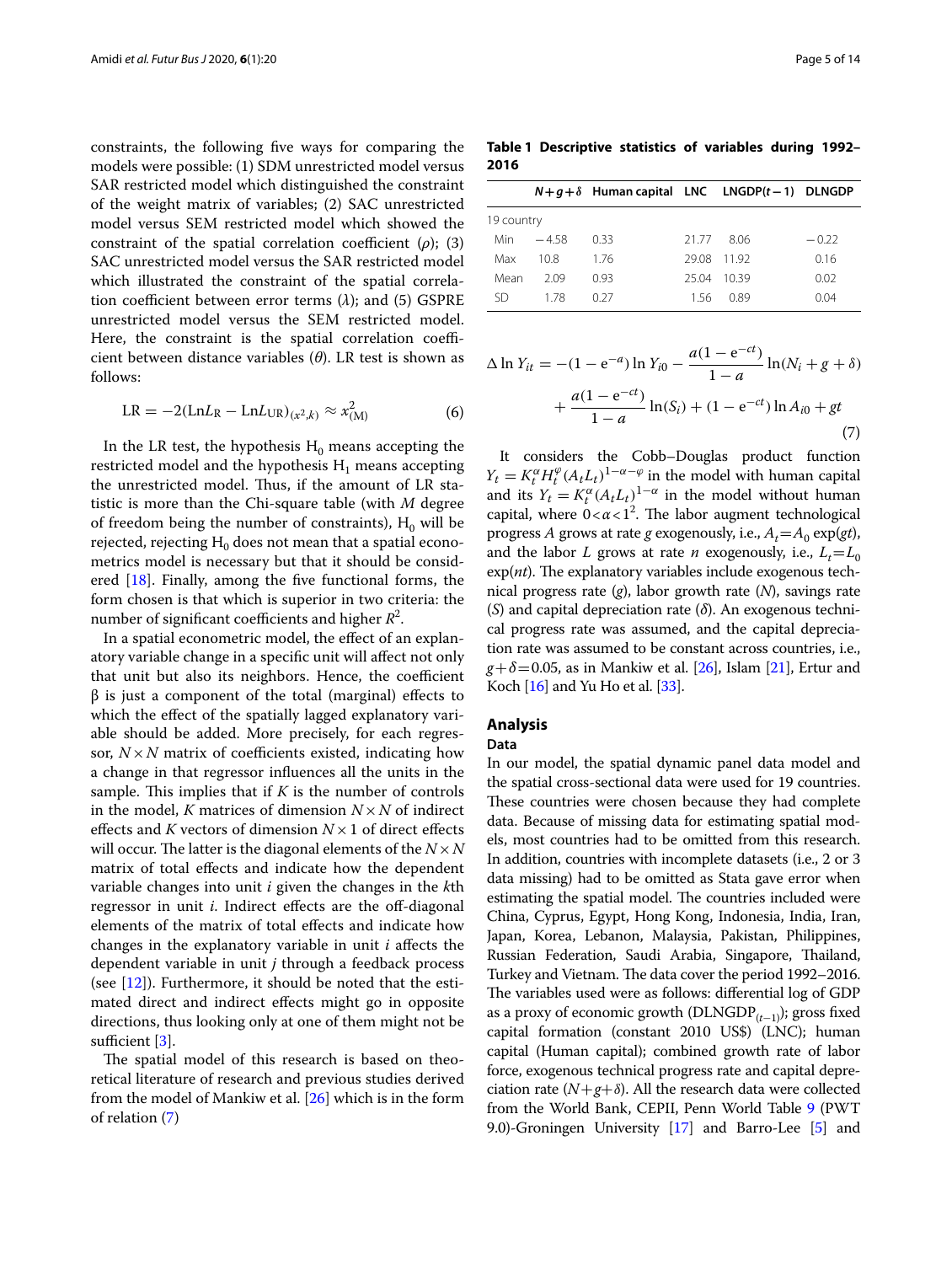<span id="page-5-0"></span>**Table 2 Results of selection model tests for economic growth during 1992–2016 without human capital**

| Hausman test (to select the random effects and the fixed effects |            |                           |
|------------------------------------------------------------------|------------|---------------------------|
|                                                                  |            |                           |
| SDM fixed                                                        | SDM fixed  | $H = 42.55(0.0000)$       |
| SAR fixed                                                        | SAR fixed  | $H = 11.59(0.0089)$       |
| <b>SFM fixed</b>                                                 | SFM fixed  | $H = 35.75(0.000)$        |
| LR test (for nested models)                                      |            |                           |
| SDM fixed                                                        | SDM fixed  | $R = 91.383$<br>(0.000)   |
| SAC fixed                                                        | SFM fixed  | $R = 0.5284$<br>(0.9126)  |
| SAC fixed                                                        | SAC fixed  | $R = 302.1528$<br>(0.000) |
| <b>GSPRF</b> random                                              | SFM random | $R = 1.575$<br>(0.6651)   |
|                                                                  |            |                           |

expressed in natural logarithms. The descriptive statistics of variables are presented in Table [1.](#page-4-2)

SDM, SAR, SEM, SAC and GSPRE models as well as two fxed and random efects for all models were

estimated. The results of the estimation of models are as follows:

In this model, economic growth, gross fxed capital formation, growth rate labor force, the log of GDP and human capital were signifcant in the estimation. In fact, they were the efective variables of the model.

According to Table [2](#page-5-0), the Hausman test shows that in the SDM, SAR and SEM models, the fxed efects model is superior to the random efects model. Since in the three models, the fxed efects model was superior to the random effects model, the fixed effects model was considered more appropriate. Furthermore, the results of the LR test for selecting the more appropriate model are shown in Table [3.](#page-5-1) Based on the Hausman test, there were fve models for the LR test and so comparisons could be made between the fxed SAR and fxed SDM models, between the fxed SEM and fxed SAC models, between the fxed SAR and fxed SAC models and also between the random SEM and random GSPRE models. Based on the results, SEM, SAC and SDM models in one state were fxed and in another were random. Based on the Hausman test, the last model was rejected because it had random effects.  $R^2$  was 0.1701, 0.1741 and 0.0417 in the SAC, SEM and SDM models, respectively. Since the

<span id="page-5-1"></span>

|  |  | Table 3 Estimation of panel spatial models during 1992–2016 for 19 countries with human capital |  |  |  |
|--|--|-------------------------------------------------------------------------------------------------|--|--|--|
|--|--|-------------------------------------------------------------------------------------------------|--|--|--|

| Variable               | <b>GSPRE</b>             | <b>SAC fixed</b>         | <b>SEM</b>                  |                          | <b>SAR</b>                  |                          | <b>SDM</b>               |                                     |
|------------------------|--------------------------|--------------------------|-----------------------------|--------------------------|-----------------------------|--------------------------|--------------------------|-------------------------------------|
|                        | random<br>effects        | effects                  | <b>Fixed effects Random</b> | effects                  | <b>Fixed effects Random</b> | effects                  |                          | <b>Fixed effects</b> Random effects |
| Constant               | 0.12<br>(1.85)           |                          |                             | 0.11<br>(1.63)           |                             | 0.05<br>(0.67)           |                          | 0.07<br>(1.10)                      |
| $LNGDP(t_{-1})$        | $-0.02***$<br>$(-3.57)$  | $-0.09***$<br>$(-6.56)$  | $-0.09***$<br>$(-6.81)$     | $-0.02***$<br>$(-3.31)$  | $-0.04***$<br>$(-3.59)$     | $-0.005$<br>$(-1.10)$    | $-0.09***$<br>$(-6.70)$  | $-0.02***$<br>$(-2.37)$             |
| LN capital             | $0.004***$<br>(1.60)     | $0.04***$<br>(5.92)      | $0.04***$<br>(6.08)         | $0.004*$<br>(1.69)       | $0.02***$<br>(2.91)         | 0.0005<br>(0.20)         | $0.04***$<br>(5.19)      | $0.009***$<br>(2.39)                |
| $(N + 0.05)$           | $-0.007***$<br>$(-7.22)$ | $-0.009***$<br>$(-8.19)$ | $-0.008***$<br>$(-8.39)$    | $-0.007***$<br>$(-7.20)$ | $-0.005***$<br>$(-5.72)$    | $-0.005***$<br>$(-5.14)$ | $-0.009***$<br>$(-9.23)$ | $-0.008***$<br>$(-8.19)$            |
| LN human<br>capital    | $-0.01$<br>$(-0.88)$     | $-0.02$<br>$(-1.32)$     | $-0.02$<br>$(-1.25)$        | $-0.01$<br>$(-1.09)$     | 0.008<br>(0.82)             | 0.004<br>(0.46)          | $-0.04***$<br>$(-2.01)$  | $-0.04***$<br>$(-2.18)$             |
| $LNGDP(_{t-1})^* W$    |                          |                          |                             |                          |                             |                          | $0.02***$<br>(6.08)      | $0.005***$<br>(1.81)                |
| Capital *W             |                          |                          |                             |                          |                             |                          | $-0.009***$<br>$(-4.11)$ | $-0.003***$<br>$(-2.76)$            |
| $(N + 0.05)^* W$       |                          |                          |                             |                          |                             |                          | $0.003***$<br>(8.17)     | $0.003***$<br>(7.19)                |
| LN human<br>capital* W |                          |                          |                             |                          |                             |                          | $0.01***$<br>(2.81)      | $0.01***$<br>(3.98)                 |
| $\rho$                 |                          | $-0.04$<br>$(-0.89)$     |                             |                          | $0.27***$<br>(60.94)        | $0.27***$<br>(60.06)     | $0.27***$<br>(58.25)     | $0.27***$<br>(58.20)                |
| λ                      | $0.08***$<br>(6.63)      | $0.1***$<br>(4.23)       | $0.08***$<br>(6.28)         | $0.08***$<br>(6.64)      |                             |                          |                          |                                     |
| Ø                      | $-0.18$<br>$(-0.85)$     |                          |                             |                          |                             |                          |                          |                                     |
| LNL                    | 943.99                   | 988.56                   | 988.12                      | 943.40                   | 836.87                      | 799.31                   | 886.37                   | 838.86                              |

\*, \*\* and \*\*\* denote signifcance at 10%, 5% and 1% level. The numbers in the () are the *t*-statistic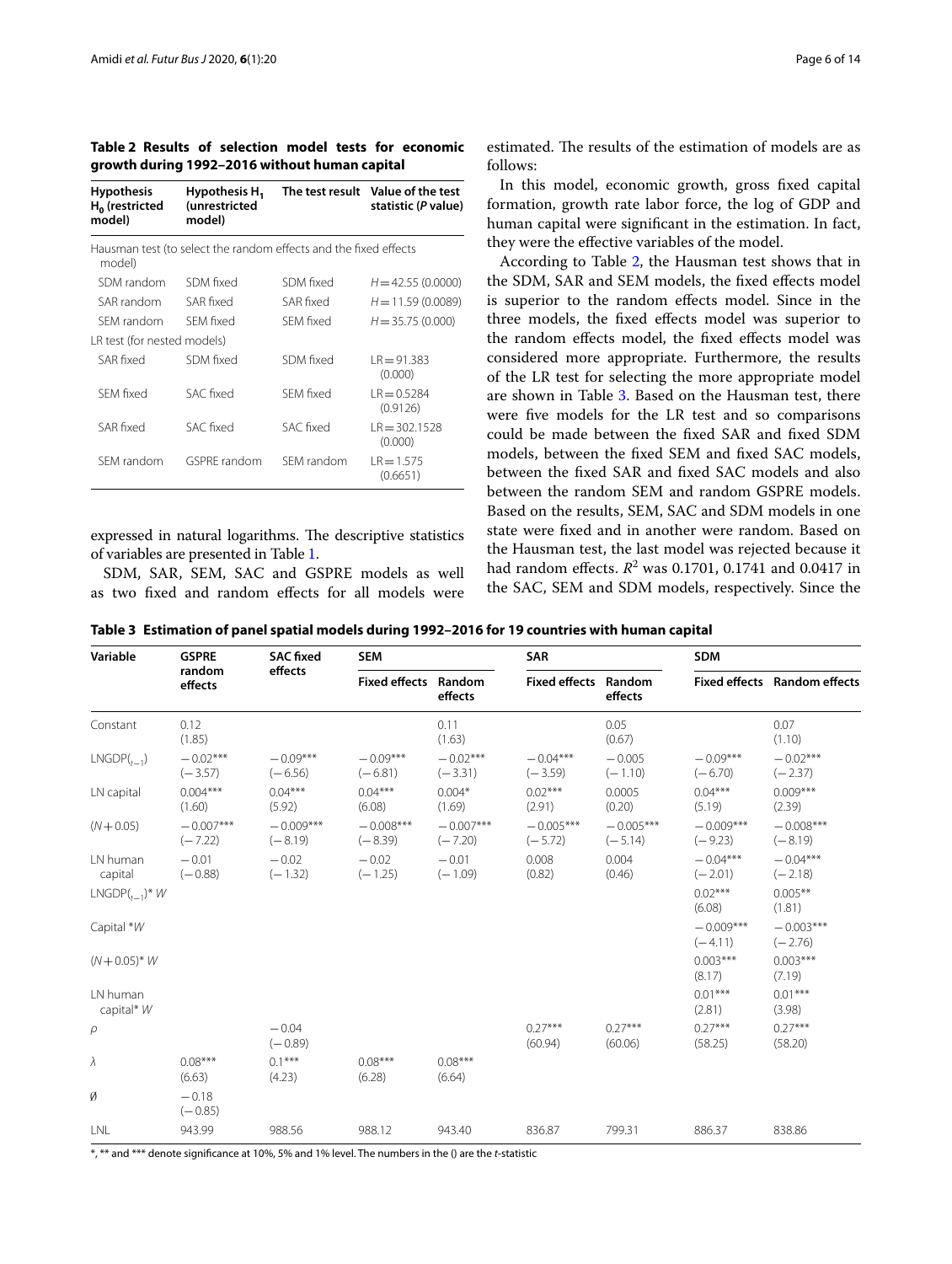SEM model had the largest  $R^2$ , it was more likely to be accepted and as a result selected as the more appropriate model. In fact, the "fxed SEM model" compared to other spatial models better explains the impact of economic

growth and spatial correlation. According to Table [4](#page-6-0), based on the SEM model, the coefficient of the variable log of GDP and the coefficient of gross fxed capital formation are negative and positive, respectively. When a country invests in technology and improves its technology, the return on investment is greater than the domestic interest it owns, productivity increases and neighboring countries also beneft. In other words, with the improvement of the situation of one or more countries in a region, all the countries in the region will beneft which will, in fact, create a positive growth cycle in the region. In addition, with the increase in physical capital, a country's production capacity increases and with economic growth, GDP growth increases. Capital spillover occurs from countries with high capital stock to countries of low capital stock. Moreover, when openness increases, capital flow rises also. The lesser amount of capital in developing countries results in a higher economic growth compared to developed countries. The coefficient of the growth rate labor force was negative. When the fnal productivity of the workforce is zero, the growth rate of the labor force will be negative leading to unemployment in a country. Therefore, more labor force entering the production process does not necessarily increase production. A rise in the growth rate of the labor force does not inevitably lead to greater production and GDP growth. The reason for this might be that the labor force growth rate has reached saturation point. On the other hand, in the Solow's models, economic growth increases due to the lower returns of capital to the workforce by increasing physical capital and reducing labor force growth rates. When measuring the factors afecting economic growth such as the formation of gross fxed capital formation and growth rate labor force, to avoid the heterogeneity variance, it is necessary to determine the position and proximity of the desired location that is measured by the model. The significance of these coeffcients means that the meaning of spatial correlation in the performance relation is based on geographical location. Furthermore, the spatial autocorrelation coefficient,  $\lambda$ , indicates that the value of this coefficient is statistically signifcant and positive, so the geographical dimension is of particular importance between countries. It shows that in a period of time, countries which have a year's economic growth, on average, have the potential to grow more the following year. A country's economic growth will increase by 0.76% if the average weighted economic growth of its neighboring countries increases by 1%.

According to Table [5](#page-7-0), the Hausman test shows that in the SDM and SEM models, the fxed efects model was

| Variable                      | <b>GSPRE</b>             | <b>SAC fixed</b>         | <b>SEM</b>                  |                         | <b>SAR</b>                  |                          | <b>SDM</b>               |                              |
|-------------------------------|--------------------------|--------------------------|-----------------------------|-------------------------|-----------------------------|--------------------------|--------------------------|------------------------------|
|                               | random<br>effects        | effects                  | <b>Fixed effects Random</b> | effects                 | <b>Fixed effects Random</b> | effects                  |                          | Fixed effects Random effects |
| Constant                      | $0.13***$<br>(2.29)      |                          |                             | $0.13***$<br>(2.05)     |                             | 0.03<br>(0.53)           |                          | $-0.03$<br>$(-0.52)$         |
| $LNGDP(t_{-1})$               | $-0.02***$<br>$(-4.15)$  | $-0.09***$<br>$(-6.87)$  | $-0.09***$<br>$(-7.17)$     | $-0.02***$<br>$(-4.09)$ | $-0.04***$<br>$(-3.50)$     | $-0.004$<br>$(-1.02)$    | $-0.10***$<br>$(-7.25)$  | $-0.02***$<br>$(-2.78)$      |
| LN capital                    | 0.003<br>(1.45)          | $0.04***$<br>(5.79)      | $0.04***$<br>(5.94)         | 0.004<br>(1.54)         | $0.02***$<br>(3.31)         | 0.0008<br>(0.32)         | $0.04***$<br>(5.03)      | $0.01***$<br>(2.93)          |
| $(N + 0.05)$                  | $-0.007***$<br>$(-7.16)$ | $-0.008***$<br>$(-8.11)$ | $-0.008***$<br>$(-8.30)$    | $-0.007***$<br>(6.65)   | $-0.006***$<br>$(-5.81)$    | $-0.005***$<br>$(-5.18)$ | $-0.009***$<br>$(-8.88)$ | $-0.008***$<br>$(-7.55)$     |
| $LNGDP($ <sub>t-1</sub> $)*W$ |                          |                          |                             |                         |                             |                          | $0.03***$<br>(6.58)      | $0.003**$<br>(2.35)          |
| Capital* W                    |                          |                          |                             |                         |                             |                          | $-0.007***$<br>$(-3.46)$ | $-0.003***$<br>$(-2.76)$     |
| $(N + 0.05)^* W$              |                          |                          |                             |                         |                             |                          | $0.003***$<br>(7.73)     | $0.003***$<br>(6.23)         |
| $\rho$                        |                          | $-0.03$<br>$(-0.70)$     |                             |                         | $0.27***$<br>(61.15)        | $0.27***$<br>(60.13)     | $0.27***$<br>(58.54)     | $0.27***$<br>(58.55)         |
| λ                             | $0.08***$<br>(6.64)      | $0.09***$<br>(4.01)      | $0.08***$<br>(6.44)         | $0.08***$<br>(6.65)     |                             |                          |                          |                              |
| Ø                             | $-0.21$<br>$(-0.96)$     |                          |                             |                         |                             |                          |                          |                              |
| LNL                           | 943.59                   | 987.61                   | 987.35                      | 942.81                  | 836.53                      | 799.21                   | 882.23                   | 828.73                       |

<span id="page-6-0"></span>**Table 4 Estimation of panel spatial models during 1992–2016 for 19 countries without human capital**

\*, \*\* and \*\*\* denote signifcance at 10%, 5% and 1% level. The numbers in the () are the *t-*statistic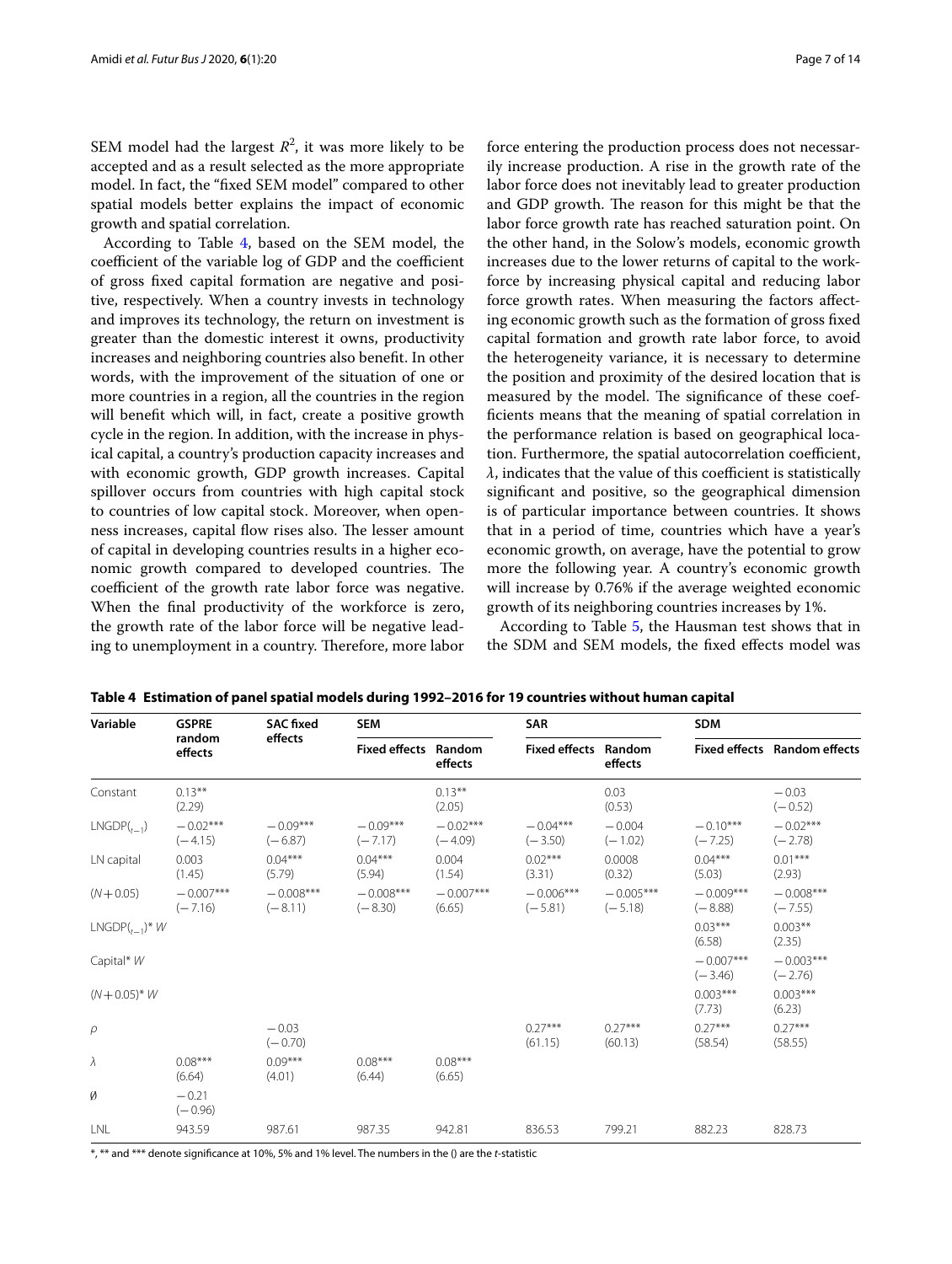<span id="page-7-0"></span>**Table 5 Results of selection model tests for economic growth during 1992–2016 with human capital**

| <b>Hypothesis</b><br>$H_0$ (restricted<br>model) | Hypothesis H <sub>1</sub><br>(unrestricted<br>model)             |            | The test result Value of the test<br>statistic (P value) |  |  |  |  |
|--------------------------------------------------|------------------------------------------------------------------|------------|----------------------------------------------------------|--|--|--|--|
| model)                                           | Hausman test (to select the random effects and the fixed effects |            |                                                          |  |  |  |  |
| SDM random                                       | SDM fixed                                                        | SDM fixed  | $H = 40.86(0.0000)$                                      |  |  |  |  |
| SAR random                                       | SAR fixed                                                        | SAR fixed  | $H = -4645.28()$                                         |  |  |  |  |
| SFM random                                       | SFM fixed                                                        | SFM fixed  | $H = 37.21(0.000)$                                       |  |  |  |  |
| LR test (for nested models)                      |                                                                  |            |                                                          |  |  |  |  |
| SAR fixed                                        | SDM fixed                                                        | SDM fixed  | $LR = 98.9886$<br>(0.000)                                |  |  |  |  |
| SFM fixed                                        | SAC fixed                                                        | SFM fixed  | $R = 0.8648$<br>(0.9296)                                 |  |  |  |  |
| SAR fixed                                        | SAC fixed                                                        | SAC fixed  | $LR = 303.37$<br>(0.000)                                 |  |  |  |  |
| SFM random                                       | GSPRF random                                                     | SFM random | $R = 1.1744$<br>(0.8823)                                 |  |  |  |  |

superior to the random effects model and thus making it more appropriate. Furthermore, the results of the LR test for selecting the more appropriate model are shown in Table [4](#page-6-0). Based on the Hausman test, there are four models for the LR test and thus comparisons could be made between the fxed SAR and fxed SDM models, between the fxed SEM and fxed SAC models, between the fxed SAR and fxed SAC models and between the random SEM and random GSPRE models. Based on the results, the SEM, SAC and SDM models had one fxed state and one random; when in random state, SEM was selected. Based on the Hausman test, the last model was rejected because it had random effects.  $R^2$  was 0.1718, 0.1741 and 0.0087 in the SAC, SEM and SDM models, respectively. Since the SEM model had the greatest  $R^2$ , it was more likely to be accepted and consequently selected as the more appropriate model. In fact, the "fixed SEM model," compared to other spatial models better explains the impact of economic growth and the spatial correlation.

According to Table [7](#page-8-0), based on the SEM model, the coefficient of the log of GDP, the gross fixed capital formation and the growth rate labor force are negative, positive and negative, respectively. The coefficient of human capital is not signifcant. When measuring the factors afecting economic growth such as the formation of gross fxed capital formation and growth rate labor force, to avoid the heterogeneity variance, it is necessary to determine the position and proximity of the desired location which the model measures. The significance of these coefficients implies that the meaning of spatial correlation is based on geographical location. Furthermore, the spatial correlation coefficient,  $\lambda$ , indicates that the value of this coefficient is statistically significant and positive indicating that the geographical dimension is of particular importance among the countries surveyed. If the average weighted economic growth of neighboring countries increases by 1%, its economic growth will increase by 0.08%.

The results of the recognition spatial test (log likelihood function) in Table [6](#page-7-1) show that zero hypotheses (lack of existence of spatial correlation) was rejected, and spatial autocorrelation in these 5 years existed. In other words, it indicates the existence of spatial efects of this group of countries. According to the values of those tests, the SDM model was accepted.

Table [7](#page-8-0) shows that by considering the geographical distance from models with human capital, the coefficient of the log of the GDP was signifcant and negative in 1995, 2005, 2010 and 2015. The coefficient of the gross fxed capital formation (constant 2010 US\$) was signifcant and negative in 1995 and 2000 and signifcant and positive in 2005, 2010 and 2015. The coefficient of the growth rate of labor force was signifcant and negative in 2000 and significant and positive in 2015. The coefficient of human capital was signifcant and positive in 2000. Table [7](#page-8-0) shows that by considering the geographical distance from models without human capital, the coefficient of the log of the GDP was signifcant and negative in 2005 and 2015. The coefficient of the gross fixed capital formation (constant 2010 US\$) was signifcant and negative in

<span id="page-7-1"></span>

| Table 6 Recognition spatial test (log likelihood function) |  |  |  |  |  |
|------------------------------------------------------------|--|--|--|--|--|
|------------------------------------------------------------|--|--|--|--|--|

|      | With human capital |            |            |            |            | Without human capital |            |            |  |  |
|------|--------------------|------------|------------|------------|------------|-----------------------|------------|------------|--|--|
|      | <b>SAC</b>         | <b>SDM</b> | <b>SEM</b> | <b>SAR</b> | <b>SAC</b> | <b>SDM</b>            | <b>SEM</b> | <b>SAR</b> |  |  |
| 1995 | 41.5919            | 44.0772    | 41.5877    | 41.5912    | 40.0270    | 42.8049               | 40.0139    | 39.8424    |  |  |
| 2000 | 49.6891            | 56.6342    | 47.4747    | 49.2771    | 46.9620    | 53.3574               | 46.4605    | 46.0720    |  |  |
| 2005 | 53.0420            | 53.6073    | 50.8721    | 50.6797    | 50.7562    | 51.2801               | 50.3503    | 48.9709    |  |  |
| 2010 | 41.8866            | 43.8628    | 40.7699    | 41.4725    | 41.7530    | 41.8930               | 40.6476    | 41.0188    |  |  |
| 2015 | 45.4213            | 51.4555    | 45.2542    | 45.0797    | 44.2959    | 45.5811               | 44.1382    | 44.2922    |  |  |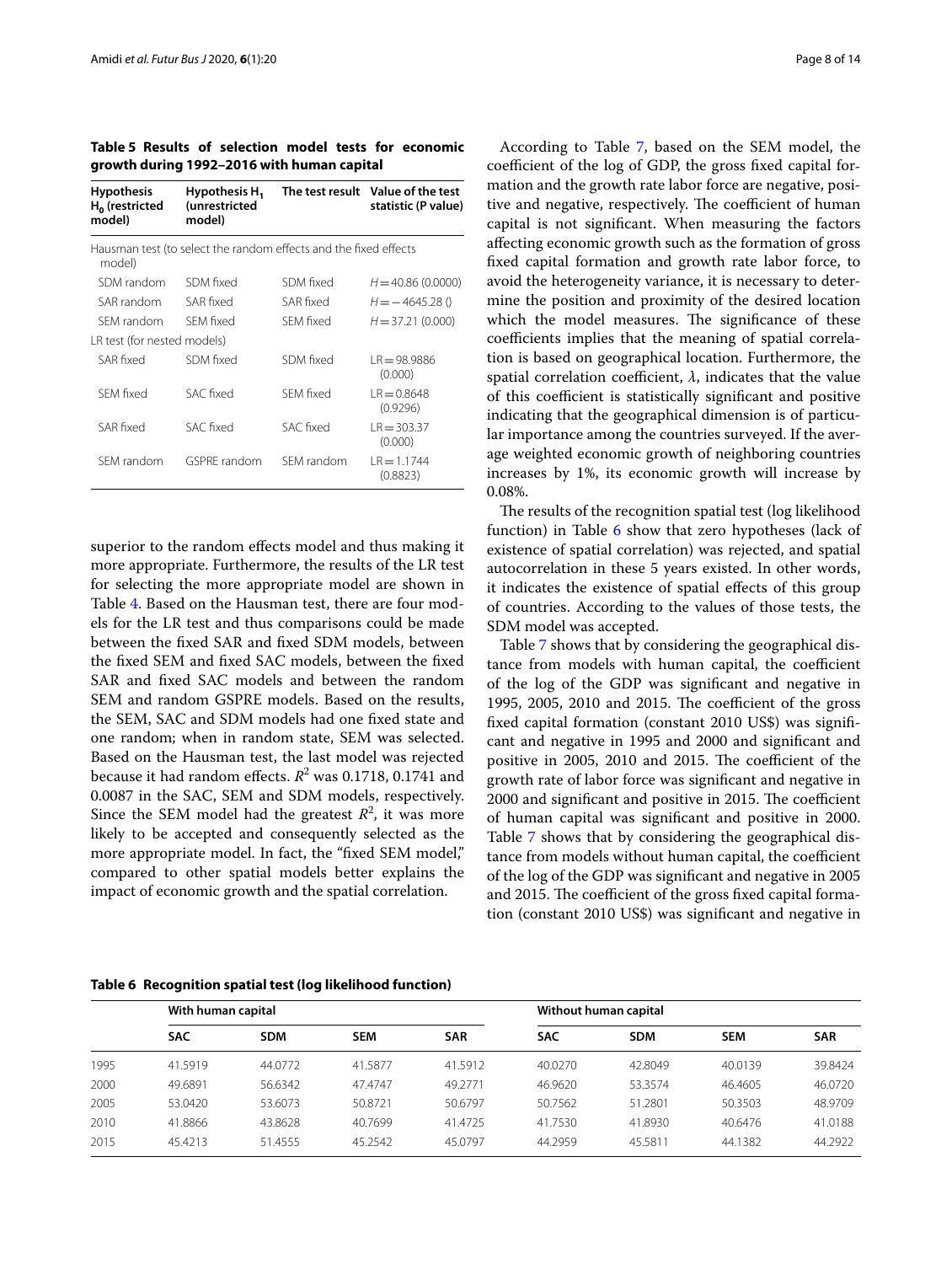| Variable                        | With human capital   |                   |                |                     | Without human capital |            |             |            |           |            |
|---------------------------------|----------------------|-------------------|----------------|---------------------|-----------------------|------------|-------------|------------|-----------|------------|
|                                 | 1995                 | 2000              | 2005           | 2010                | 2015                  | 1995       | 2000        | 2005       | 2010      | 2015       |
| Constant                        | $0.37***$            | $0.39***$         | 0.13           | $-0.26$             | $0.18*$               | $0.33***$  | $0.34***$   | 0.12       | 0.001     | 0.11       |
|                                 | (3.32)               | (4.08)            | (1.19)         | $(-1.33)$           | (1.81)                | (3.22)     | (3.11)      | (0.98)     | (0.00)    | (1.11)     |
| $LNGDP(t_{-1})$                 | $-0.01**$            | $-0.004$          | $-0.04**$      | $-0.03*$            | $-0.04***$            | $-0.004$   | 0.005       | $-0.02**$  | $-0.005$  | $-0.02***$ |
|                                 | $(-1.70)$            | $(-0.60)$         | $(-2.51)$      | $(-1.76)$           | $(-4.24)$             | $(-0.63)$  | (0.89)      | $(-2.41)$  | $(-0.61)$ | $(-3.51)$  |
| LN capital                      | $-0.01**$            | $-0.02***$        | $0.01***$      | $0.02***$           | $0.01***$             | $-0.011**$ | $-0.01***$  | 0.007      | 0.006     | 0.007      |
|                                 | $(-2.28)$            | $(-3.10)$         | (2.51)         | (2.23)              | (3.10)                | $(-2.23)$  | $(-2.92)$   | (1.50)     | (0.79)    | (1.65)     |
| LN human capital                | 0.06<br>(1.37)       | $0.05*$<br>(1.85) | 0.04(0.43)     | 0.05<br>(0.84)      | $-0.008$<br>$(-0.21)$ |            |             |            |           |            |
| $(N + 0.05)$                    | $-0.005$             | $-0.01***$        | $-0.003$       | 0.003               | $0.01*$               | 0.002      | $-0.009***$ | $-0.004$   | $-0.001$  | 0.006      |
|                                 | $(-0.74)$            | $(-4.62)$         | $(-0.46)$      | (0.60)              | (1.75)                | (0.42)     | $(-3.93)$   | $(-0.84)$  | $(-0.31)$ | (0.86)     |
| $LNGDP(t_{-1})^*$ W             | $-0.003**$           | $-0.005$          | $-0.02*$       | $-0.001$            | $-0.01$               | $-0.005**$ | $-0.0004$   | $-0.004$   | $-0.001$  | 0.003      |
|                                 | $(-1.09)$            | $(-0.87)$         | $(-1.83)$      | $(-0.25)$           | $(-1.64)$             | $(-2.09)$  | $(-0.09)$   | $(-0.78)$  | $(-0.20)$ | (0.64)     |
| Capital LN* W                   | $0.003**$            | $0.003**$         | 0.003          | $-0.004$            | $-0.001$              | $0.003**$  | 0.002       | 0.002      | 0.0003    | $-0.001$   |
|                                 | (1.71)               | 2.43              | (1.30)         | $(-1.51)$           | $(-0.46)$             | (2.16)     | 1.31        | 1.06       | (0.14)    | $(-0.47)$  |
| W <sup>*</sup> LN human capital | $-0.01$<br>$(-0.66)$ | 0.003<br>(0.13)   | 0.09<br>(1.40) | $0.06***$<br>(1.98) | $0.08***$<br>(3.05)   |            |             |            |           |            |
| $(N + 0.05)^* W$                | $-0.003$             | $-0.005$          | 0.009          | 0.005               | $-0.005$              | $-0.004$   | $-0.009**$  | $-0.001$   | $-0.0002$ | $-0.005$   |
|                                 | $(-1.29)$            | $(-0.96)$         | (1.55)         | (1.38)              | $(-1.18)$             | $(-1.49)$  | $(-2.19)$   | $(-0.47)$  | $(-0.05)$ | $(-1.49)$  |
| $\rho$                          | $-0.1$               | $-0.64***$        | $-0.76***$     | $-0.05$             | $-0.6***$             | $-0.10$    | $-0.66***$  | $-0.72***$ | $-0.08$   | $-0.14$    |
|                                 | $(-0.64)$            | $(-2.96)$         | $(-3.17)$      | $(-0.39)$           | $(-2.85)$             | $(-0.65)$  | $(-2.91)$   | $(-2.79)$  | $(-0.54)$ | $(-1.17)$  |
| $\lambda$                       | $0.01***$            | $0.01***$         | $0.02***$      | $0.02***$           | $0.01***$             | $0.02***$  | $0.01***$   | $0.02***$  | $0.02***$ | $0.01***$  |
|                                 | (4.25)               | (5.12)            | (5.57)         | (4.55)              | (4.70)                | 4.20       | (5.11)      | (5.44)     | (4.47)    | (4.55)     |

<span id="page-8-0"></span>**Table 7 The estimation the SDM model results**

1995 and 2000. The coefficient of the growth rate labor force was significant and negative in 2000. The coefficient of the spatial autoregression (*ρ*) was signifcant and negative in models with human capital in 2000, 2005, 2010 and 2015 and without human capital in 2000, 2005 and 2010.

According to Table [8](#page-8-1), in both models direct, effects of the GDP(*<sup>t</sup>*−1) and the gross fxed capital formation are negative showing that an increase in GDP(*<sup>t</sup>*−1) and gross fxed capital formation in one country results in a decrease in economic growth in other countries. The indirect efects (spillover) of both models are positive, illustrating that increasing GDP(*<sup>t</sup>*−1) and gross fxed capital formation in one country leads to economic growth in other countries and thus the effects are positive. The total effects show that if  $GDP_{(t-1)}$  and gross fixed capital formation of one country increase, economic growth of all countries would decrease by 0.0156 and 0.0111 in the model with human capital and by 0.0041 and 0.0119 in the model without human capital, respectively. The direct efect, indirect efect (spillover) and total efect of all variables in the model with human capital growth rate of labor force was negative on economic growth showing that an increase in growth rate of labor force in one country results in a decrease of 0.0054 of economic growth in all countries. In the model without human capital, direct

<span id="page-8-1"></span>

| Table 8 Direct and indirect effects of the SDM model in 1995 |  |
|--------------------------------------------------------------|--|
|--------------------------------------------------------------|--|

|                  | With human capital |               |                     | Without human capital |                   |               |                          |                          |
|------------------|--------------------|---------------|---------------------|-----------------------|-------------------|---------------|--------------------------|--------------------------|
|                  | Indirect effect    | Direct effect | <b>Total effect</b> | β                     | Indirect effect   | Direct effect | <b>Total effect</b>      | β                        |
| $GDP(t_{t-1})$   | 0.0054             | $-0.0211$     | $-0.0156$           | $-0.0144$             | 0.0015            | $-0.0056$     | $-0.0041$                | $-0.0038$                |
| Capital          | 0.0039             | $-0.0150$     | $-0.0111$           | $-0.0103$             | 0.0043            | $-0.0162$     | $-0.0119$                | $-0.0110$                |
| Human capital    | $-0.0215$          | 0.0833        | 0.0618              | 0.0571                | $\qquad \qquad =$ |               |                          |                          |
| $(N + 0.05)$     | $-0.0019$          | $-0.0073$     | $-0.0054$           | $-0.0050$             | $-0.0010$         | 0.0036        | 0.0026                   | 0.0024                   |
| $GDP(_{t-1})$ *W | 0.0011             | $-0.0043$     | $-0.0032$           | $-0.0030$             | 0.0021            | $-0.0080$     | $-0.0059$                | $-0.0054$                |
| Capital* W       | $-0.0010$          | 0.0039        | 0.0029              | 0.0027                | $-0.0012$         | 0.0045        | 0.0033                   | 0.0030                   |
| Human capital* W | 0.0052             | $-0.0200$     | $-0.0149$           | $-0.0137$             | $\qquad \qquad =$ |               | $\overline{\phantom{0}}$ | $\overline{\phantom{a}}$ |
| $(N + 0.05)^* W$ | 0.0013             | $-0.0049$     | $-0.0037$           | $-0.0034$             | 0.0015            | $-0.0055$     | $-0.0040$                | $-0.0037$                |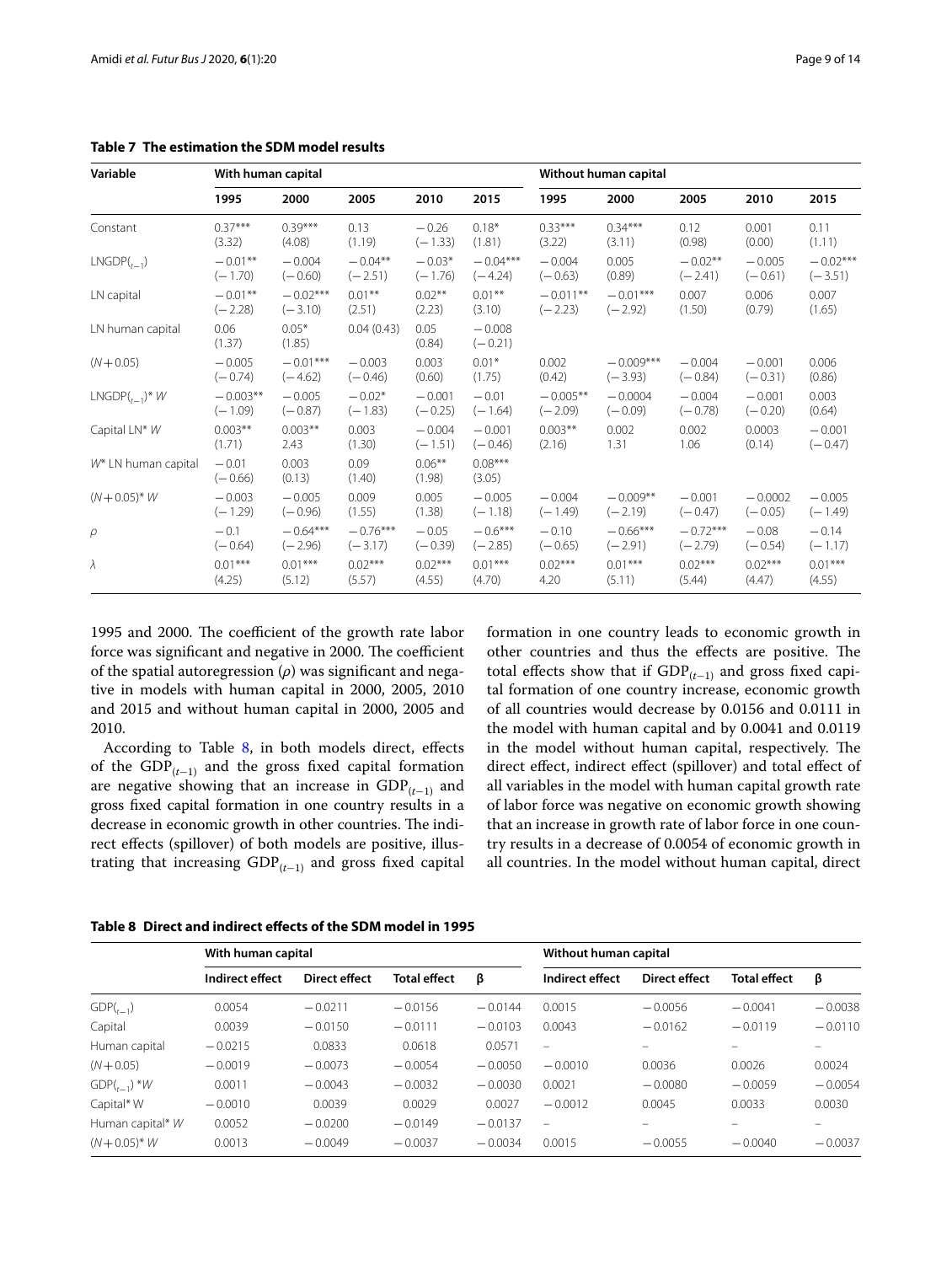efects of growth rate of labor force were positive which indicates that the increase in growth rate of labor force in one country leads to increases in economic growth of all countries. The indirect effect (spillover) was negative as increasing growth rate of labor force in one country leads to decreased economic growth in other countries. The total effects show that if growth rate labor force in one country increases, economic growth of all countries would increase by 0.0026. The direct effect of human capital was positive, indicating increasing economic growth of all countries when human capital increases in one country. The indirect effect (spillover) was negative as with increasing human capital in one country, economic growth in other countries decreases, thus having a negative efect on other countries. If the total efects show human capital in one country increasing, economic growth of all countries would increase by 0.0618.

According to Table [9](#page-9-0), in the model with human capital, direct efects of GDP(*<sup>t</sup>*−1), gross fxed capital formation and growth rate of labor force were negative indicating that an increase in GDP(*<sup>t</sup>*−1), gross fxed capital formation and growth rate of labor force in one country results in a decrease in economic growth in all countries. The indirect efects (spillover) in the model with human capital were positive as increasing GDP(*<sup>t</sup>*−1), gross fxed capital formation and growth rate of labor force in one country leads to a rise in economic growth in other countries, thus having a positive effect on other countries. The total efects illustrate that if GDP(*<sup>t</sup>*−1), gross fxed capital formation and growth rate of labor force in one country increased, they would decrease by 0.0046, 0.0196 and 0.0139 in other countries, respectively, and thus lead to a decline in economic growth. The direct effect of human capital is positive, indicating that an increase in human capital in one country results in an increase in economic growth of all countries. The indirect effect (spillover) was negative as increasing human capital in one country will decrease economic growth in other countries. The total efects represent that if human capital in one country increases, economic growth of all countries would increase by 0.0682. In the model without human capital, direct efects of gross fxed capital formation and growth rate of labor force were negative, illustrating that an increase in gross fxed capital formation and growth rate of labor force in one country leads to a decrease in economic growth of all countries. The indirect effects (spillover) in the model without human capital were positive since increasing gross fxed capital formation and growth rate of labor force in one country intensifes economic growth in other countries, thus having a positive efect. The total effects demonstrate that if gross fixed capital formation and growth rate of labor force in one country increase, they would decrease by 0.0188 and 0.0119 in other countries, respectively, and consequently lead to a decline in economic growth. The direct effect of  $GDP$ <sub> $(t-1)$ </sub> is positive, indicating that an increase in  $GDP$ <sub>( $t-1$ )</sub> in one country results in an increase in economic growth of all countries. The indirect effect (spillover) was negative as increasing GDP(*<sup>t</sup>*−1) in one country decreased economic growth in other countries, thus having a negative impact. The total effects show that if  $GDP_{(t-1)}$  in one country increases, economic growth of all countries would increase by 0.0070.

According to Table [10](#page-10-0), in the model with human capital, direct efects of gross fxed capital formation and human capital were positive indicating that an increase in gross fxed capital formation and human capital in one country leads to an increase in economic growth of all countries. The indirect effects (spillover) were negative as increasing gross fxed capital formation and human capital in one country results in declined economic growth in other countries. The total effects show that if gross fxed capital formation and human capital in one country increase, they would increase by 0.0163 and 0.0556 in other countries, respectively, and lead to economic growth. In both models, direct effects of GDP<sub>(t−1)</sub> and

|                   | With human capital |                      |                     | Without human capital |                          |               |                          |           |
|-------------------|--------------------|----------------------|---------------------|-----------------------|--------------------------|---------------|--------------------------|-----------|
|                   | Indirect effect    | <b>Direct effect</b> | <b>Total effect</b> | β                     | Indirect effect          | Direct effect | <b>Total effect</b>      | β         |
| $GDP(t-1)$        | 0.0099             | $-0.0144$            | $-0.0046$           | $-0.0035$             | $-0.0157$                | 0.0227        | 0.0070                   | 0.0054    |
| Capital           | 0.0422             | $-0.0619$            | $-0.0196$           | $-0.0151$             | 0.0420                   | $-0.0609$     | $-0.0188$                | $-0.0145$ |
| Human capital     | $-0.1468$          | 0.2150               | 0.0682              | 0.0526                | 0.0266                   | $-0.0386$     | $-0.0119$                | $-0.0092$ |
| $(N + 0.05)$      | 0.0299             | $-0.0438$            | $-0.0139$           | $-0.0107$             | $\overline{\phantom{m}}$ |               |                          |           |
| $GDP(t_{t-1})$ *W | 0.0148             | $-0.0217$            | $-0.0069$           | $-0.0053$             | 0.0011                   | $-0.0016$     | $-0.0005$                | $-0.0004$ |
| Capital* $W$      | $-0.0095$          | 0.0139               | 0.0044              | 0.0034                | $-0.0062$                | 0.0090        | 0.0028                   | 0.0021    |
| Human capital* W  | $-0.0085$          | 0.0124               | 0.0039              | 0.0030                | $\overline{\phantom{m}}$ |               | $\overline{\phantom{0}}$ |           |
| $(N + 0.05)^* W$  | 0.0138             | $-0.0203$            | $-0.0064$           | $-0.0050$             | 0.0261                   | $-0.0378$     | $-0.0117$                | $-0.0090$ |

<span id="page-9-0"></span>**Table 9 Direct and indirect efects of the SDM model in 2000**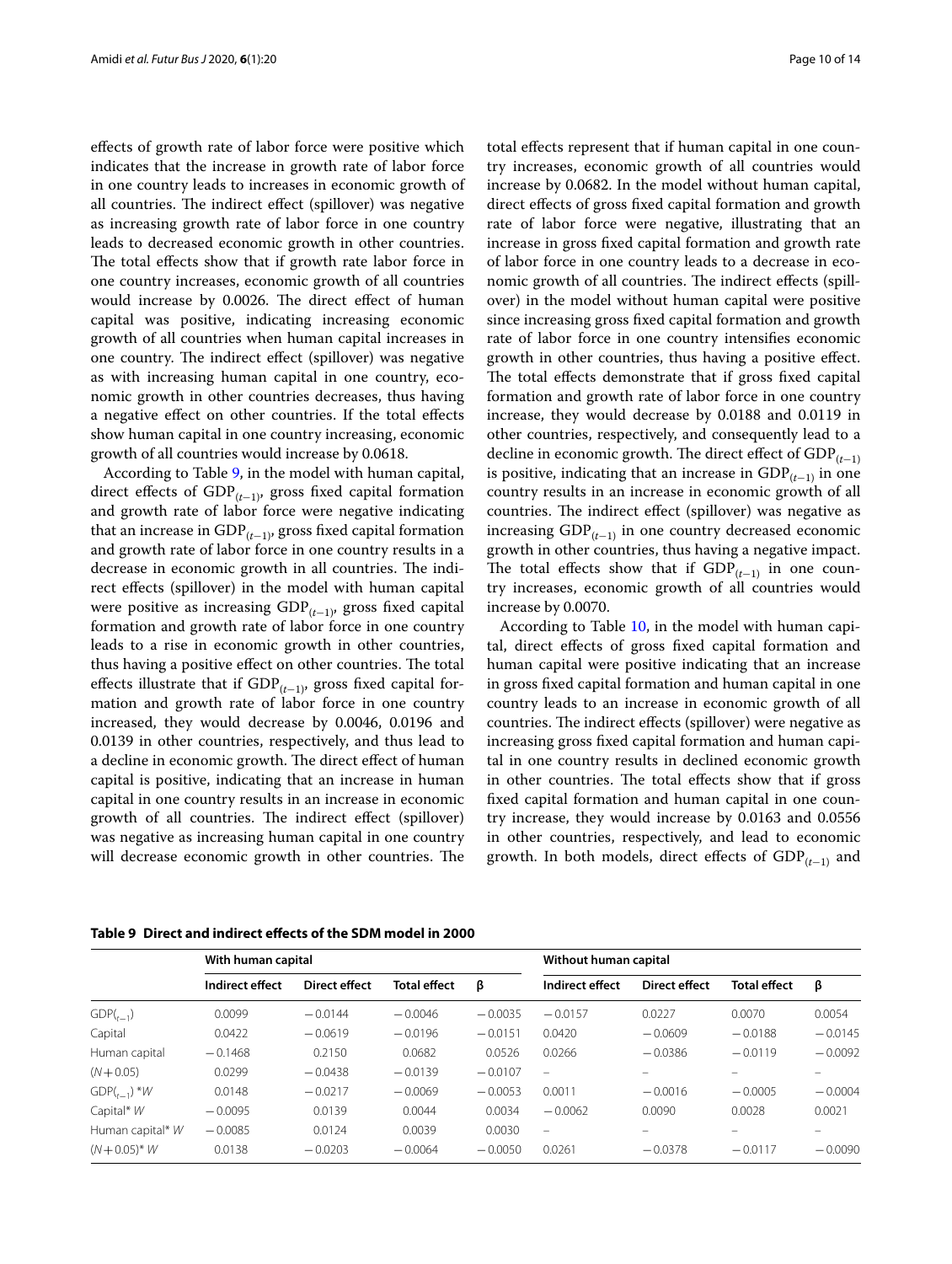|                  | With human capital |               |                     |           | Without human capital    |                      |                          |           |
|------------------|--------------------|---------------|---------------------|-----------|--------------------------|----------------------|--------------------------|-----------|
|                  | Indirect effect    | Direct effect | <b>Total effect</b> | β         | Indirect effect          | <b>Direct effect</b> | <b>Total effect</b>      | β         |
| $GDP(t_{-1})$    | 0.1323             | $-0.1825$     | $-0.0503$           | $-0.0388$ | 0.0672                   | $-0.0948$            | $-0.0276$                | $-0.0212$ |
| Capital          | $-0.0428$          | 0.0591        | 0.0163              | 0.0126    | $-0.0232$                | 0.0327               | 0.0095                   | 0.0073    |
| Human capital    | $-0.1463$          | 0.2019        | 0.0556              | 0.0430    | $\overline{\phantom{m}}$ |                      | $\overline{\phantom{0}}$ | $\equiv$  |
| $(N + 0.05)$     | 0.0119             | $-0.0164$     | $-0.0045$           | $-0.0035$ | 0.0115                   | $-0.0162$            | $-0.0047$                | $-0.0036$ |
| $GDP(t_{-1})$ *W | 0.0743             | $-0.1025$     | $-0.0282$           | $-0.0218$ | 0.0127                   | $-0.0179$            | $-0.0052$                | $-0.0040$ |
| Capital $*W$     | $-0.0094$          | 0.0129        | 0.0036              | 0.0028    | $-0.0075$                | 0.0106               | 0.0031                   | 0.0024    |
| Human capital* W | $-0.3209$          | 0.4428        | 0.1219              | 0.0942    | $\overline{\phantom{a}}$ |                      |                          |           |
| $(N + 0.05)^* W$ | $-0.0311$          | 0.0429        | 0.0118              | 0.0091    | 0.0032                   | $-0.0045$            | $-0.0013$                | $-0.0010$ |

<span id="page-10-0"></span>**Table 10 Direct and indirect efects of the SDM model in 2005**

growth rate of labor force were negative, indicating that an increase in GDP(*<sup>t</sup>*−1) and growth rate of labor force in one country results in a decrease in economic growth of all countries. The indirect effects (spillover) of both models were positive as increasing GDP(*<sup>t</sup>*−1) and growth rate of labor force in one country leads to economic growth in other countries, thus having a positive effect. The total efects illustrate that if GDP(*<sup>t</sup>*−1) and growth rate of labor force in one country increase, they would decrease by 0.0503 and 0.0045 in the model with human capital and by 0.0276 and 0.0047 in the model without human capital, respectively, leading to a decline of economic growth in all countries. In the model without human capital, direct efects of gross fxed capital formation were positive, indicating that an increase in the gross fxed capital formation of one country increases economic growth of all countries. The indirect effect (spillover) was negative as increasing gross fxed capital formation of one country decreased economic growth in other countries and consequently a negative effect on other countries. The total efects demonstrate that if the gross fxed capital formation of one country increase, economic growth of all countries would increase by 0.0095.

According to Table [11](#page-10-1), in the model with human capital, direct efects of gross fxed capital formation and human capital were positive, implying that an increase in gross fxed capital formation and human capital in one country increases economic growth of all countries. The indirect effects (spillover) were negative as increasing gross fxed capital formation and human capital in one country decreased economic growth in other countries. The total effects showed that if gross fixed capital formation and human capital in one country increased, they would increase by 0.0257 and 0.0557 in other countries, respectively. In the model with human capital, direct efects of GDP(*<sup>t</sup>*−1) were negative, implying that that an increase in  $GDP_{(t-1)}$  in one country results in a decrease in economic growth in other countries. The indirect efects (spillover) were positive since increasing GDP(*<sup>t</sup>*−1) in one country increased economic growth in other countries. The total effects demonstrate that if GDP(*<sup>t</sup>*−1) in one country increased, economic growth of all countries would decrease by 0.0309. In the model with human capital, direct effects of growth rate of labor force were positive, indicating that the increase in growth rate of labor force in one country leads to increased economic

|                  | With human capital |               |                     |           | Without human capital    |               |                     |           |
|------------------|--------------------|---------------|---------------------|-----------|--------------------------|---------------|---------------------|-----------|
|                  | Indirect effect    | Direct effect | <b>Total effect</b> | β         | Indirect effect          | Direct effect | <b>Total effect</b> | β         |
| $GDP(t-1)$       | 0.0055             | $-0.0365$     | $-0.0309$           | $-0.0296$ | 0.0016                   | $-0.0074$     | $-0.0058$           | $-0.0054$ |
| Capital          | $-0.0046$          | 0.0304        | 0.0257              | 0.0246    | $-0.0017$                | 0.0080        | 0.0063              | 0.0059    |
| Human capital    | $-0.0100$          | 0.0657        | 0.0557              | 0.0533    | $\qquad \qquad -$        |               |                     |           |
| $(N + 0.05)$     | $-0.0005$          | 0.0033        | 0.0028              | 0.0027    | 0.0004                   | $-0.0019$     | $-0.0015$           | $-0.0014$ |
| $GDP(t_{-1})$ *W | 0.0002             | $-0.0015$     | $-0.0013$           | $-0.0012$ | 0.0003                   | $-0.0015$     | $-0.0012$           | $-0.0011$ |
| Capital* W       | 0.0008             | $-0.0053$     | $-0.0045$           | $-0.0043$ | $-0.0001$                | 0.0004        | 0.0003              | 0.0003    |
| Human capital* W | $-0.0108$          | 0.0710        | 0.0603              | 0.0576    | $\overline{\phantom{0}}$ |               |                     |           |
| $(N + 0.05)$ *W  | $-0.0009$          | 0.0062        | 0.0053              | 0.0050    | 0.0000                   | $-0.0002$     | $-0.0002$           | $-0.0002$ |

<span id="page-10-1"></span>**Table 11 Direct and indirect efects of the SDM model in 2010**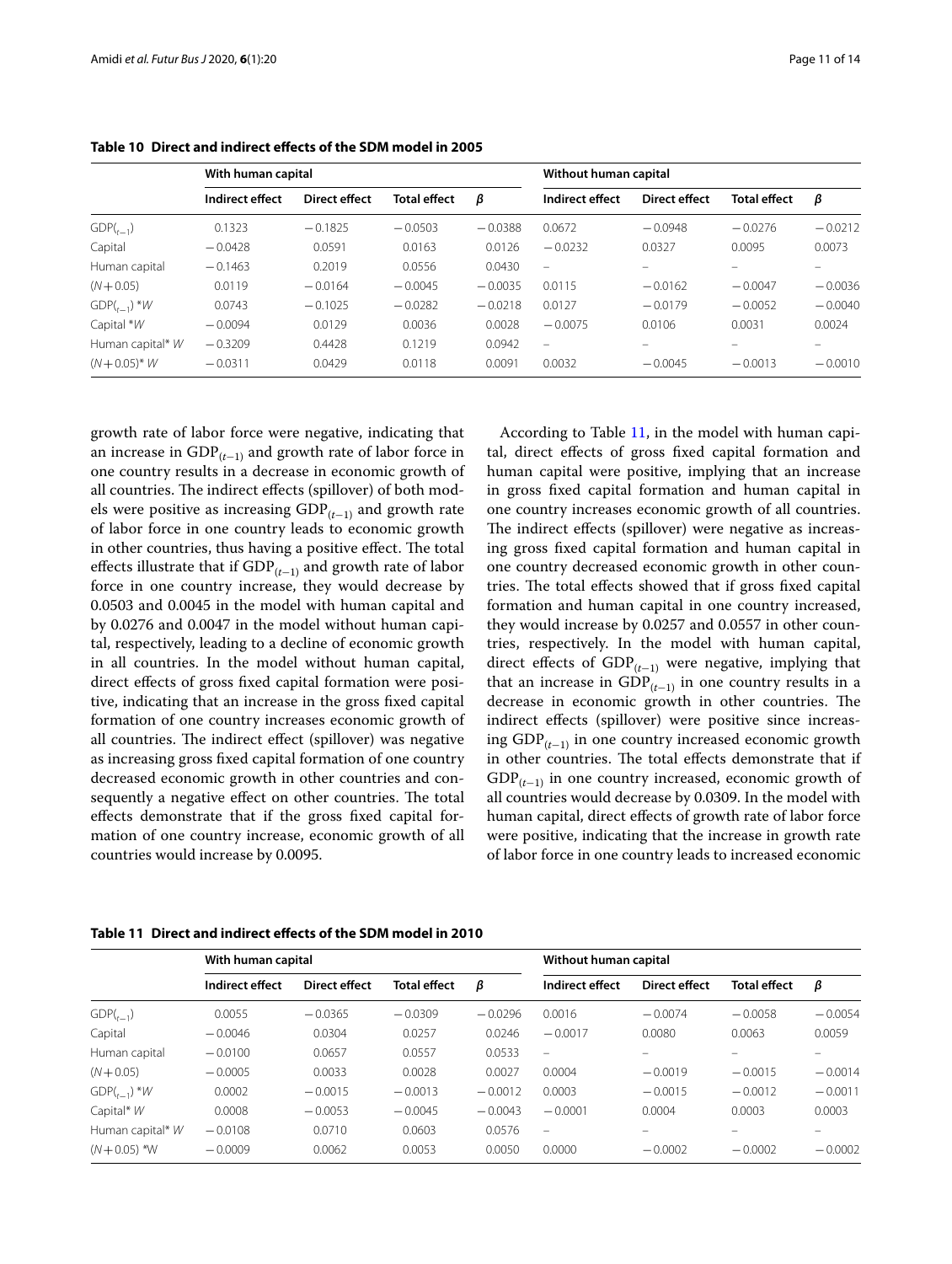growth of all countries. The indirect effects (spillover) were negative as increasing growth rate of labor force in one country decreased economic growth in other countries, thus having a negative efect on other countries. The total effects showed that if gross fixed capital formation and human capital in one country rose, economic growth of all countries would increase by 0.0028.

In the model without human capital, direct efects of gross fxed capital formation were positive, indicating that with an increase in the gross fxed capital formation of one country, economic growth also occurred in other countries. The indirect effects (spillover) were negative as an increase in gross fxed capital formation and human capital in one country leads to a reduction in economic growth of other countries. The total effects illustrate that if gross fxed capital formation and human capital in one country increased, economic growth of all countries would increase by 0.0063. In the model without human capital, direct efects of GDP(*<sup>t</sup>*−1) and growth rate of labor force were negative, indicating that an the increase in  $GDP$ <sub>( $t-1$ )</sub> and growth rate of labor force in one country leads to a decrease of economic of economic growth in all countries. The indirect effects (spillover) were positive since an increase in  $GDP$ <sub>( $t-1$ )</sub> and growth rate of labor force in one country results in economic growth in other countries. The total effects demonstrate that if  $GDP$ <sub> $(t-1)$ </sub> and growth rate of labor force in one country increase, economic growth of all countries will decrease by 0.0058 and 0.0015, respectively.

According to Table [12](#page-11-1), in both models, direct effects of gross fxed capital formation and growth rate of labor force were positive which indicate that with the increase in gross fxed capital formation and growth rate of labor force in one country, an increase occurs in the economic growth of all countries. The indirect effects (spillover) of both models were negative since increased gross fxed capital formation and growth rate of labor force in one country lead to decreased economic growth in other countries. The total effects show that if gross fixed capital formation and growth rate of labor force in one country increased, they would increase by 0.0173 and 0.0173 in the model with human capital and by 0.0072 and 0.0061 in the model without human capital, respectively. In the model with human capital, direct efects of GDP(*<sup>t</sup>*−1) and human capital were negative indicating that an increase in GDP(*<sup>t</sup>*−1) and human capital in one country consequently decrease economic growth of all countries. The indirect effects (spillover) were positive as increasing GDP(*<sup>t</sup>*−1) and human capital in one country leads to economic growth in other countries. The total effects show that if  $GDP_{(t-1)}$  and human capital in one country increase, they would decrease by 0.0536 and 0.0107 in all countries, respectively, resulting in declined economic growth. In model without human capital, direct efects of GDP(*<sup>t</sup>*−1) were negative, illustrating that an increase in GDP(*<sup>t</sup>*−1) in one country results in a decrease in economic growth in all countries. The indirect effects (spillover) were positive as increasing GDP(*<sup>t</sup>*−1) in one country increased economic growth in other countries. The total effects demonstrated that if  $GDP$ <sub> $(t-1)$ </sub> in one country increased, economic growth of all countries would increase by 0.0257.

## <span id="page-11-0"></span>**Results and discussion**

Spatial dynamic panel data model and spatial cross-sectional data approach for estimating the augmented Solow growth model with a sample of 19 ASIA countries over the period 1992–2016 were employed. The findings indicated that there was a positive spillover efect of growth from one country to its neighboring countries in the spatial dynamic panel data model and a negative spillover efect of the growth of one country to its neighboring countries in the spatial cross-sectional data model. This implied that traditional estimation techniques could lead to biased estimated parameters due to disregard of spatial spillover efects of variables. Spatial econometric models

<span id="page-11-1"></span>

|  | Table 12 Direct and indirect effects of the SDM model in 2015 |  |
|--|---------------------------------------------------------------|--|
|--|---------------------------------------------------------------|--|

|                  | With human capital |               |                     |           | Without human capital    |               |                     |           |
|------------------|--------------------|---------------|---------------------|-----------|--------------------------|---------------|---------------------|-----------|
|                  | Indirect effect    | Direct effect | <b>Total effect</b> | β         | Indirect effect          | Direct effect | <b>Total effect</b> | β         |
| $GDP(t_{t-1})$   | 0.1080             | $-0.1616$     | $-0.0536$           | $-0.0415$ | 0.0124                   | $-0.0381$     | $-0.0257$           | $-0.0231$ |
| Capital          | $-0.0349$          | 0.0523        | 0.0173              | 0.0134    | $-0.0035$                | 0.0107        | 0.0072              | 0.0065    |
| Human capital    | 0.0216             | $-0.0324$     | $-0.0107$           | $-0.0083$ | $\overline{\phantom{m}}$ | -             | -                   | -         |
| $(N + 0.05)$     | $-0.0348$          | 0.0521        | 0.0173              | 0.0134    | $-0.0030$                | 0.0091        | 0.0061              | 0.0055    |
| $GDP(t_{-1})$ *W | 0.0270             | $-0.0405$     | $-0.0134$           | $-0.0104$ | $-0.0014$                | 0.0042        | 0.0028              | 0.0025    |
| Capital* W       | 0.0023             | $-0.0034$     | $-0.0011$           | $-0.0009$ | 0.0004                   | $-0.0013$     | $-0.0009$           | $-0.0008$ |
| Human capital* W | $-0.2201$          | 0.3293        | 0.1092              | 0.0845    | $\equiv$                 |               |                     |           |
| $(N + 0.05)^* W$ | 0.0142             | $-0.0212$     | $-0.0070$           | $-0.0054$ | 0.0026                   | $-0.0079$     | $-0.0053$           | $-0.0048$ |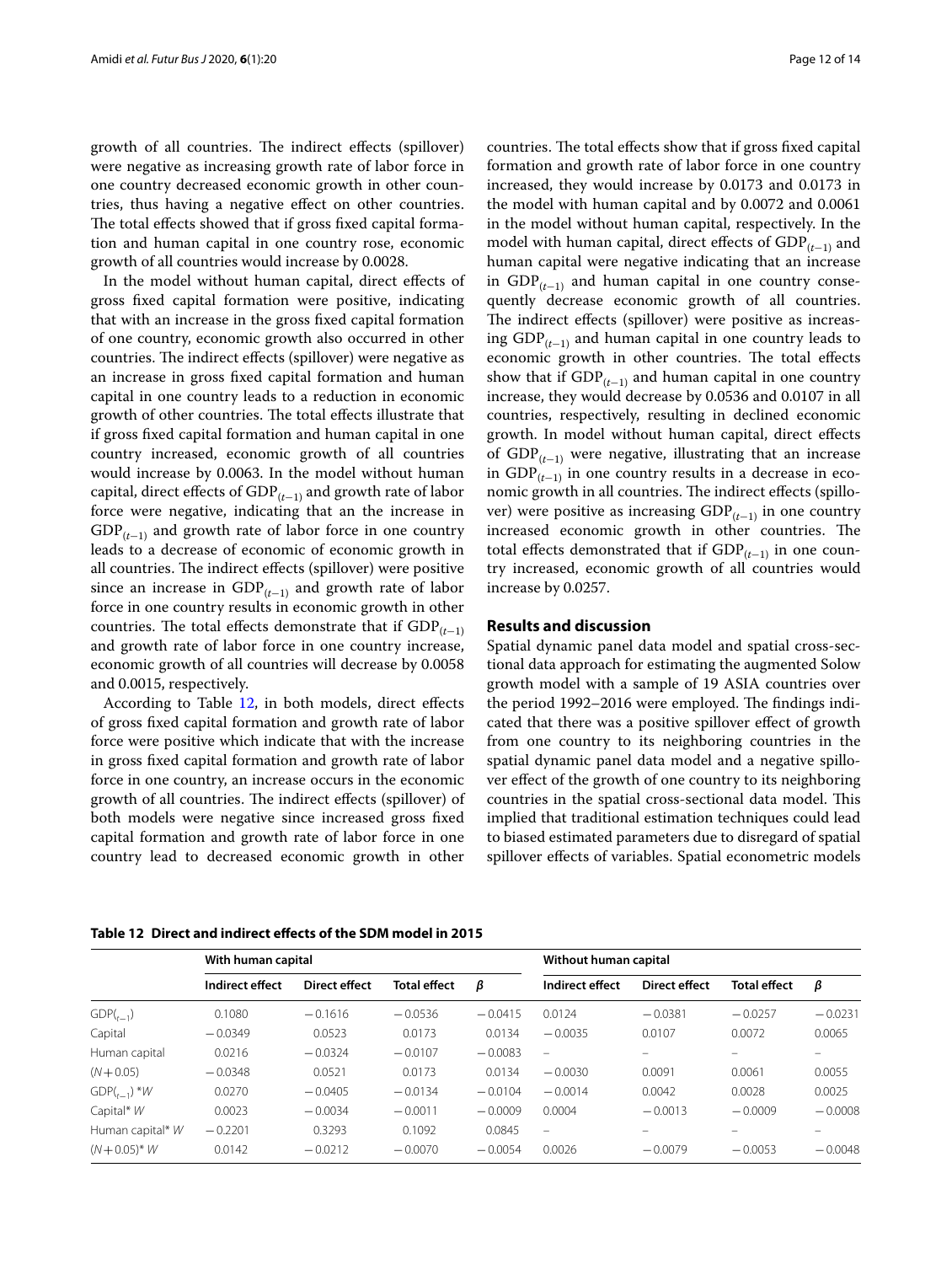offer means to explore whether local economic growth depends on the characteristics of neighboring countries. In the spatial dynamic panel data model, the log of GDP, gross fxed capital formation and growth rate labor force were signifcant. Log of GDP and growth rate labor force had negative efects on growth, while gross fxed capital formation had positive efects. In spatial cross-sectional data models in both with and without human capital coefficient of log of GDP, gross fixed capital formation and growth rate labor force had a negative effect on economic growth but coefficient of human capital had a positive efect. In spatial cross-sectional data models in the model with the human capital log of GDP, gross fxed capital formation and growth rate labor force had a negative efect on economic growth, but in the model without human capital, human capital log of GDP and human capital had a positive efect. In addition, gross fxed capital formation and growth rate labor force had positive and negative efects on economic growth, respectively.

## <span id="page-12-2"></span>**Conclusions**

When a country invests in technology and improves its technology, the return on investment is greater than the domestic interest that it owns, its neighboring countries beneft and their productivity increases. In other words, improvement in the situation of one or more countries in a region leads to benefts for all the countries in the region and will, in fact, create a positive growth cycle in the region. In addition, with increasing in physical capital, the country's production capacity will be increased and with economic growth, GDP growth will be raised. Capital outflow from countries with high capital stock to low capital stock countries occurs. Moreover, when openness increases, capital flow also rises. The transfer of capital from rich countries to poor countries leads to relatively higher productivity of the labor force in poorer countries. The coefficient of the growth rate of the labor force is negative. When the fnal productivity of the workforce is zero, the growth rate of the labor force will be negative leading to unemployment in the country; therefore, more of the labor force entering the production process does not increase production. If unemployment in the countries is under consideration or an increase in the production capacity is not as high as the growth rate of the labor force, the increase in the labor force growth rate reduces GDP growth; thus, economic growth is reduced because saturation point is reached and the fnal production of the workforce will be negative. On the other hand, in the Solow's models, economic growth increases due to the lower returns of capital to the workforce by increasing physical capital and reducing labor force growth rates. When measuring factors afect economic growth such as the formation of gross fxed capital formation and growth rate of labor force, it is necessary to determine the position and proximity of the desired location measured in the model to avoid the heterogeneity variance.

## **Acknowledgements**

Not applicable.

#### **Authors' contributions**

SA ensures that original data/original fgures/materials/code upon which the submission is based are preserved following best practices in the feld so that they are retrievable for reanalysis; confrms that data/fgures/materials/ code presentation accurately refects the original; and foresees and minimizes obstacles to the sharing of data/materials/code described in the work. (AB carried out the molecular genetic studies, participated in the sequence alignment and drafted the manuscript. JY carried out the immunoassays. MT participated in the sequence alignment. ES participated in the design of the study and performed the statistical analysis. FG conceived of the study and participated in its design and coordination and helped to draft the manuscript.) AFM: JY carried out the immunoassays. BJ: JY carried out the immunoassays. All authors read and approved the fnal manuscript.

#### **Funding**

No funding was obtained for this research.

#### **Availability of data and materials**

All data will be made available and sent journal after acceptance of this paper for publication.

#### **Competing interests**

The authors declare that they have no competing interests.

#### **Author details**

<sup>1</sup> Universite D'Orleans, 45000 Orléans, France.<sup>2</sup> University of Kurdistan, Sanandai, Iran.

Received: 23 July 2019 Accepted: 12 March 2020 Published: 18 June 2020

#### **References**

- <span id="page-12-0"></span>1. Amidi S, Fagheh Majidi A (2020) Geographic proximity, trade and economic growth: a spatial econometrics approach. Ann GIS 26(1):49–63
- <span id="page-12-7"></span>2. Anselin L, Bera A (1998) Spatial dependence in linear regression models with an introduction to spatial econometrics. In: Ullah A, Giles D (eds) Handbook of applied economics statistics. Marcel Dekker, New York, pp 237–289
- <span id="page-12-10"></span>3. Atella V, Belotti F, Depalo D, Mortari AP (2014) Measuring spatial efects in the presence of institutional constraints: the case of Italian Local Health Authority expenditure. Reg Sci Urban Econ 49:232–241
- <span id="page-12-9"></span>4. Baltagi BH (2005) Econometric analysis of panel data, 3rd edn. Wiley, Chichester
- <span id="page-12-11"></span>5. Barro Robert, Lee Jong-Wha (2013) A new data set of educational attainment in the world, 1950–2010. J Dev Econ 104:184–198
- <span id="page-12-1"></span>6. Barro RJ, Sala-i-Martin X (1995) Economic growth. Advanced series in economics. McGraw-Hill, London
- <span id="page-12-8"></span>7. Belotti F, Hughes G, Mortari A P (2013) XSMLE-A command to estimate spatial panel models in Stata. In: German Stata users group meeting, Potsdam, Alemania, pp 1–36
- <span id="page-12-5"></span>8. Benos N, Karagiannis S, Karkalakos S (2015) Proximity and growth spillovers in European regions: the role of geographical, economic and technological linkages. J Macroecon 43:124–139
- <span id="page-12-4"></span>9. Brito P (2005) A spatial Solow model with unbounded growth. In: Essays in honour of Antonio Simoes Lopes, pp 277–298
- <span id="page-12-3"></span>10. Camacho C, Zou B (2004) The spatial Solow model. Econ Bull 18(2):1–11
- <span id="page-12-6"></span>11. Durusu-Ciftci D, Gokmenoglu KK, Yetkiner H (2018) The heterogeneous impact of taxation on economic development: new insights from a panel cointegration approach. Econ Syst 42(3):503–513